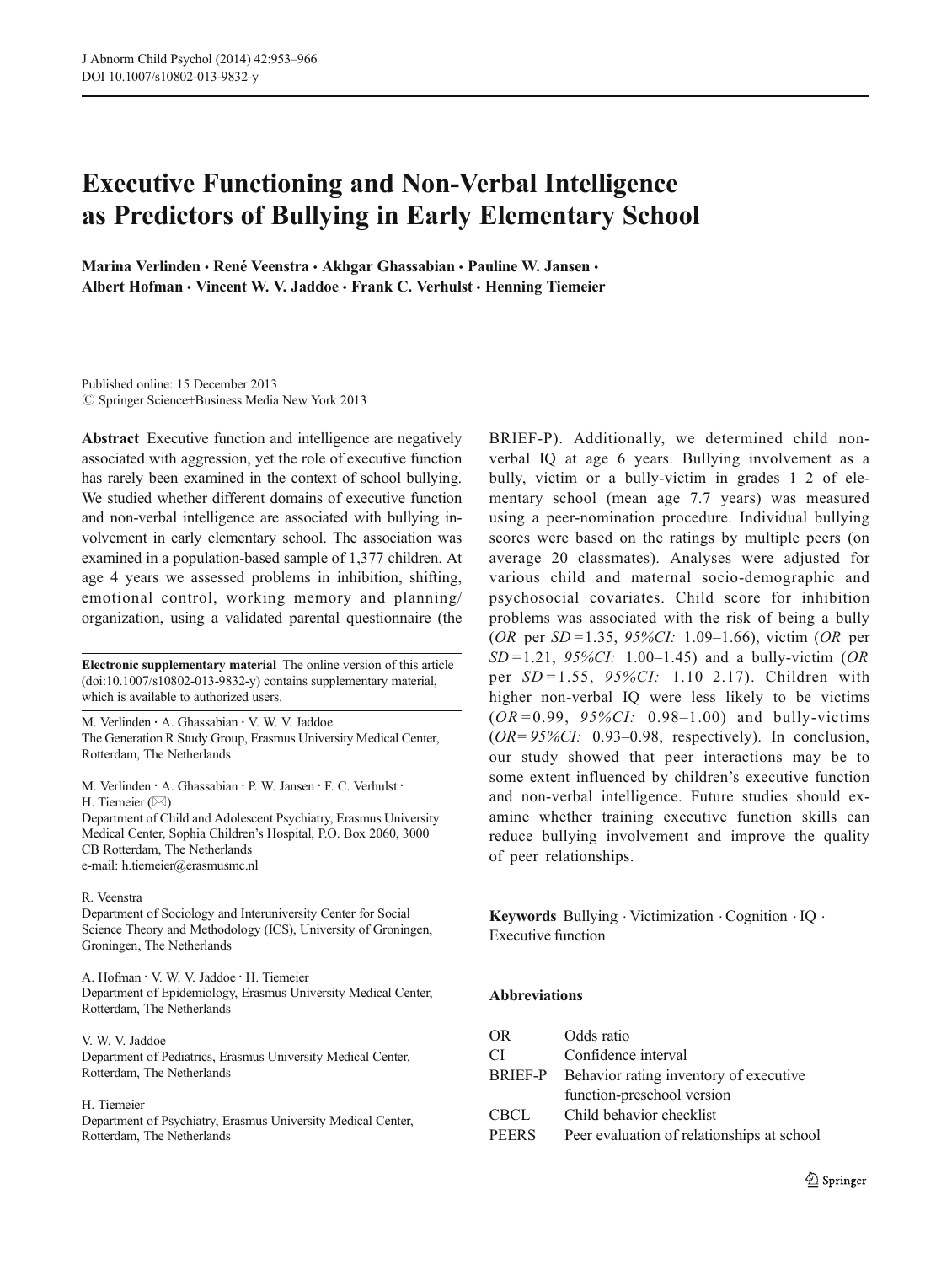#### Bullying Involvement

Bullying, which is typically defined as intentional and continuous peer aggression involving power imbalance between the victim and aggressor (Olweus [1993\)](#page-12-0), is already common at the start of elementary school. About one-third of young elementary school children experience bullying either as a bully, victim or a bully-victim (Jansen et al. [2012\)](#page-12-0). School bullying negatively affects health and development of both bullies and victims. Studies show that bullying involvement is associated with various short- and long-term consequences such as psychological distress, internalizing and externalizing problems (Arseneault et al. [2006\)](#page-11-0), anxiety and depression (Arseneault et al. [2010](#page-11-0)), borderline personality and psychotic symptoms (Schreier et al. [2009](#page-12-0); Wolke et al. [2012\)](#page-13-0), self-harm (Fisher et al. [2012](#page-11-0)) and suicidal ideation (Winsper et al. [2012](#page-13-0)).

Several bullying involvement roles are typically defined: bully, victim, bully-victim, reinforcer, assistant, defender and outsider (Salmivalli et al. [1996\)](#page-12-0). The roles of a bully, victim and a bully-victim are the most salient; these children are directly involved in bullying and are at higher risk of negative health outcomes. Victims are typically described as submissive, insecure children (Salmivalli and Peets [2009](#page-12-0)), who are characterized by increased symptoms of anxiety, depression, low self-esteem and poor social skills (Arseneault et al. [2010\)](#page-11-0). Bullies and bully-victims can be best described in terms of the concepts of proactive and reactive aggression (Dodge and Coie [1987\)](#page-11-0). Bullies are mostly proactively aggressive children (Camodeca and Goossens [2005;](#page-11-0) Salmivalli and Nieminen [2002\)](#page-12-0), who favor the use of aggression as an effective instrument in goal achievement (Salmivalli and Peets [2009\)](#page-12-0). Bully-victims<sup>1</sup> are typically described as very aggressive and disruptive (Salmivalli and Peets [2009\)](#page-12-0) as well as anxious, emotional and hot-tempered (Olweus [1993;](#page-12-0) Schwartz et al. [1998](#page-12-0)). Importantly, bully-victims are the most aggressive group of all children involved in bullying and they demonstrate the highest levels of both proactive and reactive aggression (Salmivalli and Nieminen [2002\)](#page-12-0). Compared to bullies and victims, the bully-victims stand-out as a group of children most at risk of developing multiple psychopathologic behaviors (Kim et al. [2006\)](#page-12-0), and they are most likely to remain involved in bullying for prolonged periods of time (Kumpulainen et al. [1999\)](#page-12-0).

# Executive Function, Social Cognitions and Intelligence

Aggression and behavioral problems tend to manifest more often in children with impaired cognitive skills. For instance, intelligence has been indicated to be one of the cognitive correlates of aggression. A negative relation between IQ and delinquency has been well established (Fergusson and Horwood [1995](#page-11-0); Hirschi and Hindelang [1977;](#page-12-0) Lynam et al. [1993;](#page-12-0) Moffitt et al. [1981](#page-12-0)). Similarly, it was shown that IQ correlates negatively with aggressive behavior and conduct problems (Huesmann and Eron [1984;](#page-12-0) Huesmann et al. [1987](#page-12-0); Rutter et al. [2008](#page-12-0)). Importantly, low IQ exerts most of its effect on early aggression with an onset before age 8 years, and that, in its turn, has implications for child's later intellectual achievement and aggression at later age (Huesmann et al. [1987](#page-12-0)).

Besides the intellectual abilities, other cognitive skills have been related to aggression. Several studies reported a relation between aggression and poor higher cognitive abilities that are often referred to as executive function (Séguin et al. [1999;](#page-12-0) [1995;](#page-12-0) Séguin and Zelazo [2005](#page-12-0)). Executive function (or conscious control of thought, action and emotion) commonly refers to the self-regulation mechanisms involved in goalsetting and problem-solving processes (Séguin and Zelazo [2005;](#page-12-0) Zelazo et al. [2003](#page-13-0)). These are, for instance, the ability to inhibit behavior, control emotions, plan and organize thoughts and actions. A problem-solving framework proposed by Zelazo and colleagues (Zelazo et al. [1997](#page-13-0)) identifies four sequential phases of executive function: problem representation, planning, execution and evaluation. Séguin and Zelazo [\(2005\)](#page-12-0) argue that this framework allows us understand why and at what phase children fail to regulate their physical aggression. Executive function failures at one or several of these phases during peer interactions may set the stage for peer problems. For example, children may fail to represent a problem adequately, or they may be unable to plan and think ahead; children may understand the rules but fail to use these rules, or they may have difficulties evaluating their actions and its impact on others (Séguin and Zelazo [2005](#page-12-0)). In addition, at some of these phases, for instance during the problem representation, other cognitive mechanisms, for example children's misconceptions or perception biases, may also play an important role.

The social information-processing approach emphasizes the role of perception biases as triggers of aggression. According to this theoretical model (Crick and Dodge [1994\)](#page-11-0), aggression can be explained by deficiencies in the social cognitions that are required for solving social problems. Following the social information-processing model, behavior of a child, for instance during a peer conflict, is guided by a chain of thought processes which can be summarized in six sequential steps: perception of external and internal cues, interpretation of these cues, setting the goals, generating possible responses, evaluating and selecting a response, and taking an action and evaluating the chosen response (Crick and Dodge [1994;](#page-11-0) Rutter et al. [2008](#page-12-0)). According to this approach, deficits in information processing at one or more of these steps may trigger social adjustment problems in children.

 $\overline{1}$  This group is also often referred to as "reactive victims" or "aggressive victims".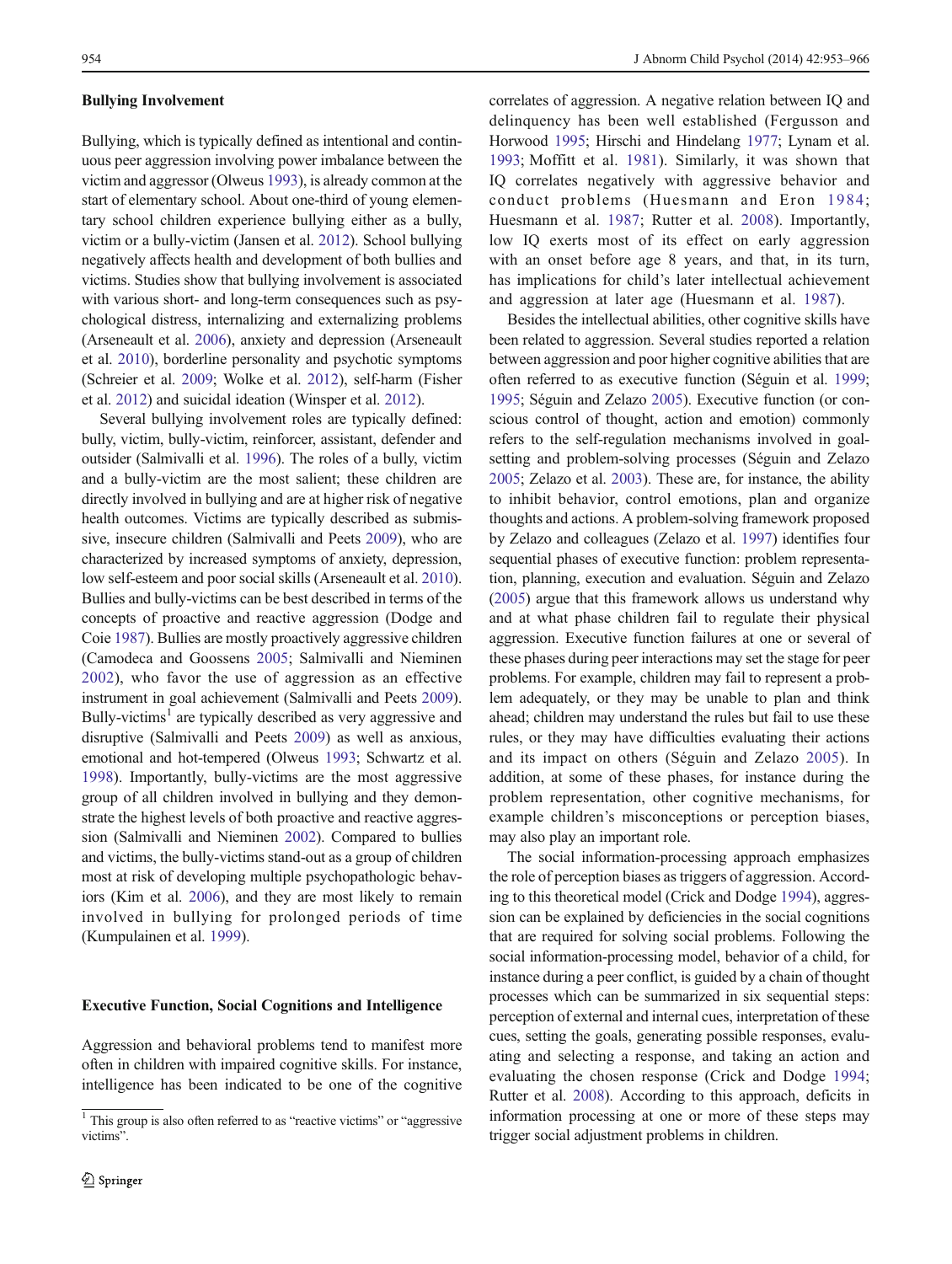# Executive Function and Adjustment Problems in Childhood

As Salmivalli and Peets pointed out, bullying is a group process that depends on group norms, and it is often used to achieve or maintain social status in a peer group (Salmivalli and Peets [2009\)](#page-12-0). Bullying can be used to achieve an individual goal, such as power, respect or high social status within a peer group; or it may be used to protect the group's norms, for example by socially excluding unpopular peers to maintain the group's popularity status (Salmivalli and Peets [2009](#page-12-0)). Importantly, in order to achieve a goal, for instance a high social status, different children may behave differently (e.g., prosocially vs. aggressively) and use different strategies, depending on their cognitions and beliefs.

However, not all peer aggression is instrumental and proactive. Many children often demonstrate reactive forms of peer aggression (Price and Dodge [1989](#page-12-0)). In fact, comparison of children's different bullying involvement roles demonstrated that bullies, victims and bully-victims all show at least some reactive aggression (Salmivalli and Nieminen [2002](#page-12-0)). Importantly, this indicates that the victim group should not be considered as completely non-aggressive. Victims score higher on reactive aggression compared to control children, however, victims are not proactively aggressive and they are much less reactively aggressive than bullies and bully-victims (Salmivalli and Nieminen [2002](#page-12-0)). Bullies are more proactively and reactively aggressive than victims and controls, however bullies are less aggressive than bully-victims. Finally, the bully-victims have the highest levels of both proactive and reactive aggression (Salmivalli and Nieminen [2002](#page-12-0)).

Some studies suggested that bully-victims are more likely to demonstrate reactive aggression as a result of having difficulties regulating their behavior (Schwartz [2000;](#page-12-0) Toblin et al. [2005\)](#page-13-0). Bully-victims are often described as impulsive, inattentive and hyperactive (Schwartz [2000](#page-12-0); Toblin et al. [2005\)](#page-13-0). These characteristics could signal co-occurring behavioral problems, such as ADHD. Several studies that examined bullying and victimization experiences of children with ADHD (Holmberg and Hjern [2008;](#page-12-0) Kumpulainen et al. [2001](#page-12-0); Shea and Wiener [2003](#page-12-0); Timmermanis and Wiener [2011](#page-13-0); Unnever and Cornell [2003](#page-13-0); Wiener and Mak [2009\)](#page-13-0) found that ADHD symptoms and low self-control of these children are potential risk factors for bullying and for victimization. Yet, it remains unclear to what extent self-regulation problems are associated with bullying and victimization in children without ADHD symptoms.

An association between executive function and aggressive behavior of young children has been reported in several studies. Hughes and colleagues observed preschoolers play with peers and reported that the angry and antisocial behaviors are associated with children's poor executive control, namely poor performance on inhibitory control and planning tasks (Hughes et al. [2000\)](#page-12-0). Children with poor inhibitory control often demonstrate such behaviors as "inappropriate physical responses to others and a tendency to interrupt and disrupt group activities" (Gioia et al. [2003,](#page-11-0) p. 17). Other studies that examined executive function in preschool and school-aged children also reported an association between poor inhibition skills and aggression (Raaijmakers et al. [2008](#page-12-0)), and between poor inhibition and planning ability and reactive aggression (Ellis et al. [2009](#page-11-0)). Similarly, the performance of peer-reported aggressors on inhibition and planning tasks was reported to be rather poor (Monks et al. [2005\)](#page-12-0). Furthermore, planning/ organizing and metacognition (i.e., learning, memory) were reported to be associated with bulling (Coolidge et al. [2004\)](#page-11-0), and working memory was shown to be related to physical aggression, even after adjustment for ADHD and IQ (Séguin et al. [1999](#page-12-0)). Similar evidence can be found in studies of social information-processing. For instance, Crick and Dodge ([1994](#page-11-0)), suggested that maladjusted children may have memory deficits that impair storing or accurately remembering social information, and that socially maladjusted children may have difficulties remembering appropriate social responses or may have cognitive difficulties with constructing new social responses. Also, some findings indicate that executive function skills may interact with children's social informationprocessing. For instance, Ellis et al. ([2009\)](#page-11-0) found that hostile attributional biases moderated the association between children's planning ability and aggression. They have also found that encoding of hostile cues moderated the relation between inhibition and reactive aggression. Similarly, in a study of Carlson et al. ([2002](#page-11-0)) an attribution of a mistaken belief correlated with inhibitory control (Carlson et al. [2002\)](#page-11-0).

Social-cognitive impairments of bullies, victims and aggressive victims<sup>2</sup> (i.e., a group of victimized children who demonstrate high levels of reactive aggression) have been described in several studies (Camodeca and Goossens [2005;](#page-11-0) Schwartz [2000](#page-12-0); Toblin et al. [2005\)](#page-13-0). In one of these studies it was found that bullies and victims differ from their peers in almost all of the steps of social information-processing (Camodeca and Goossens [2005](#page-11-0)). It was concluded that bullies and victims are similar to each other with respect to their reactive aggression and their social-information processing. This suggests that both bullies and victims may have similar social-cognitive deficits.

 $2^2$  To be consistent in the use of terminology in our manuscript, we will use the concept of "bully-victim" when referring to children who are both victims and bullies, as characteristics of bully-victims come close to the characteristics of the group of children described as "reactive victims" and "aggressive victims" in the social information-processing studies. However, the degree of correspondence between these groups is most probably not complete.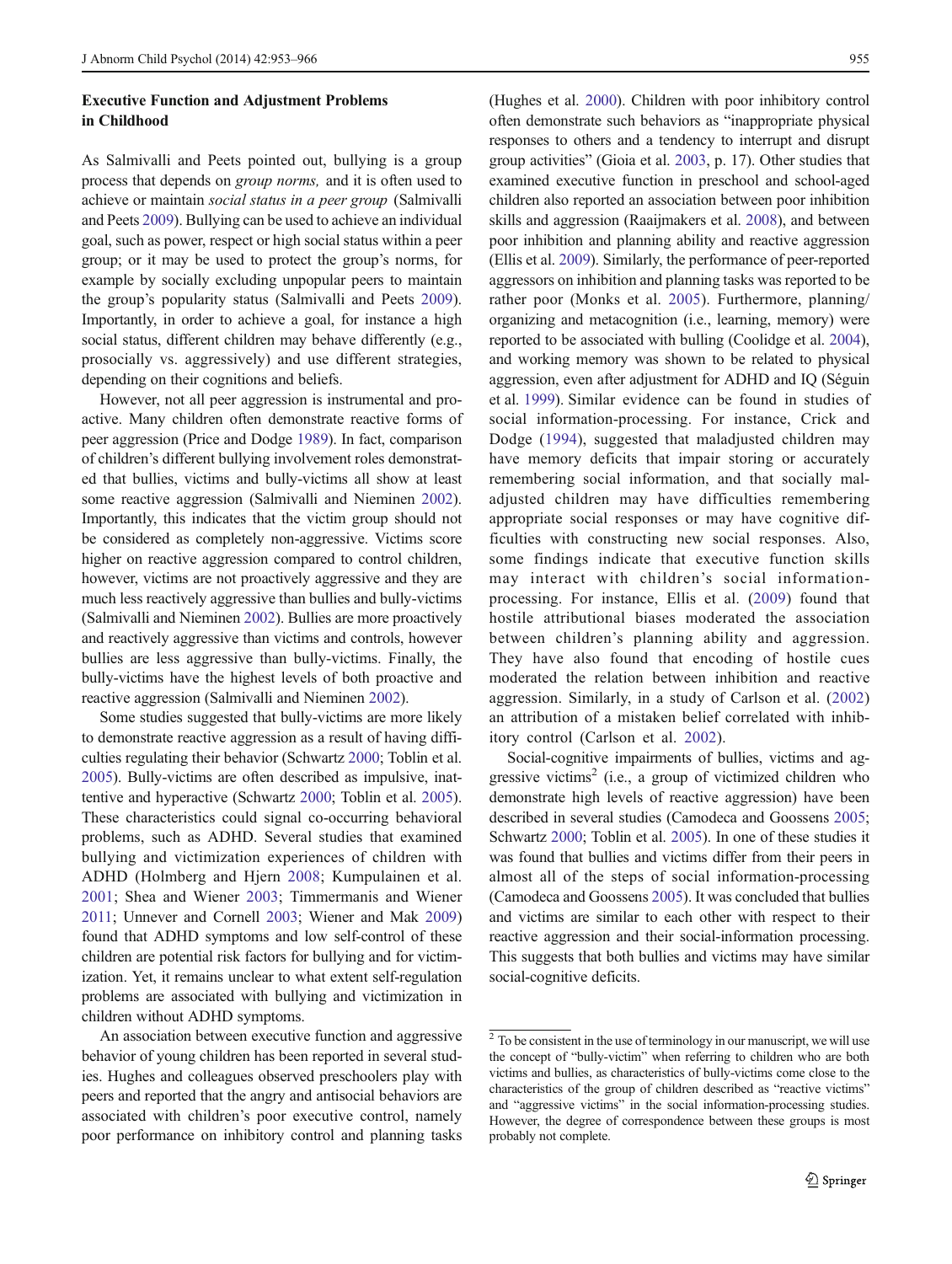## Current Study

While it is clear from the studies of social informationprocessing that social-cognitive biases may predispose children to bullying involvement (e.g., through hostile attributional biases or selective attention to aggressive cues), little is known about the role of executive function as a self-regulation mechanism in bullying and victimization. Are children who fail to regulate their thoughts and behavior more likely to become involved in bullying? Given the findings from previous studies on aggression, it can be assumed that the self-control difficulties may (possibly together with cognitive biases) predispose a child to bullying involvement.

In this prospective study we examine the executive function of bullies, victims and bully-victims. We investigate which domains of executive function (inhibition, shifting, emotional control, working memory or planning/ organization) are associated with being a bully, victim or a bully-victim.

Based on studies suggesting a relation between executive function and aggression, we expected that poor executive function would be associated with bullying involvement. Earlier studies have shown a relation between aggression (mainly reactive) and poor inhibition, planning/organization and working memory (Coolidge et al. [2004;](#page-11-0) Ellis et al. [2009](#page-11-0); Raaijmakers et al. [2008](#page-12-0); Séguin et al. [1999\)](#page-12-0). Considering that bullies and bully-victims are both reactively and proactively aggressive, and victims are primarily reactively aggressive (Camodeca et al. [2002](#page-11-0); Salmivalli and Nieminen [2002\)](#page-12-0), we expected that poor executive function would be associated with bullying and victimization. More specifically, the impulsive behavioral style of a child with inhibition problems, such as inappropriate physical responses and disruptive activities in the group, can be perceived by peers as bullying. At the same time, such behavioral style might trigger aggression as a reaction of the peers to the inappropriate behavior of the child. In this way, inhibition problems may predispose a child to victimization, as it is often described in studies of children with ADHD symptoms. Alternatively, inhibition problems may result in a failure to inhibit anxious thoughts, which, in its turn, could make a child more vulnerable to victimization. Thus, we expected that children with inhibition problems would be more likely to be involved in bullying either as bullies, victims or bully-victims.

As described in earlier studies, working memory and planning/organization problems of aggressive children may reflect children's difficulties to remember the appropriate social response strategies or to construct new alternative strategies. Children with such problems may also have difficulties with thinking and planning ahead, or anticipating the negative consequences of their behavioral strategy (Séguin and Zelazo [2005\)](#page-12-0). This suggests that aggressive behavior of bullies and bully-victims could be associated with their poor working

memory and planning/organization skills. We have put this hypothesis to a test by examining the risks of being a bully or a bully-victim in children with poor working memory and poor planning/organization skills.

In sum, we examine whether children's poor executive function, assessed at preschool age, is associated with the peer/self-reported bullying involvement in the first grades of elementary school. We studied this in a large population-based sample while accounting for possible influences of various child and maternal socio-demographic and psychosocial factors. Considering that child IQ is related to early aggression, we examined the effects of IQ on bullying. Additionally, we examined whether IQ did not confound an association between executive function and bullying involvement. Even though intelligence is often described as being independent of executive function (Pennington and Ozonoff [1996\)](#page-12-0), IQ is related to aggression and to executive function (IQ scores share variance with measures of executive function), and thus it could confound the studied association. Finally, we examined whether our results are not confounded by children's cooccurring behavioral problems, namely ADHD symptoms, which were shown to be associated with both children's executive function and with bullying involvement.

# Methods

## Participants and Study Design

Thirty-seven elementary schools, with a total of 190 classes, in Rotterdam, the Netherlands participated in the PEERS study assessing children's bullying involvement. Parents of the children from the participating schools were informed about the study by mail and booklets that were distributed to them via teachers. Parents, who did not want their child to participate, were asked to inform a teacher or a researcher before the assessment. In total, 4,017 children participated in the study (participation rate: 98 %, see Appendix 1 for a flowchart of the sampling procedure). The PEERS assessment was approved by the Medical Ethics Committee of the Erasmus Medical Centre, Rotterdam the Netherlands (MEC-2010-230).

The present study is embedded in the Generation R Study (Jaddoe et al. [2012\)](#page-12-0), a large population-based prospective cohort from fetal life onwards in Rotterdam, the Netherlands. Mothers living in Rotterdam with a delivery date between April 2002 and January 2006, were enrolled in the Generation R Study. Parents of all participants provided written informed consent. The Generation R Study was approved by the Medical Ethics Committee of the Erasmus Medical Centre. Regular extensive assessments have been carried out in children and parents (Tiemeier et al. [2012](#page-13-0)). The PEERS-data were collected at the time when the oldest Generation R participants were in grades 1–2 of elementary school. Prior to the start of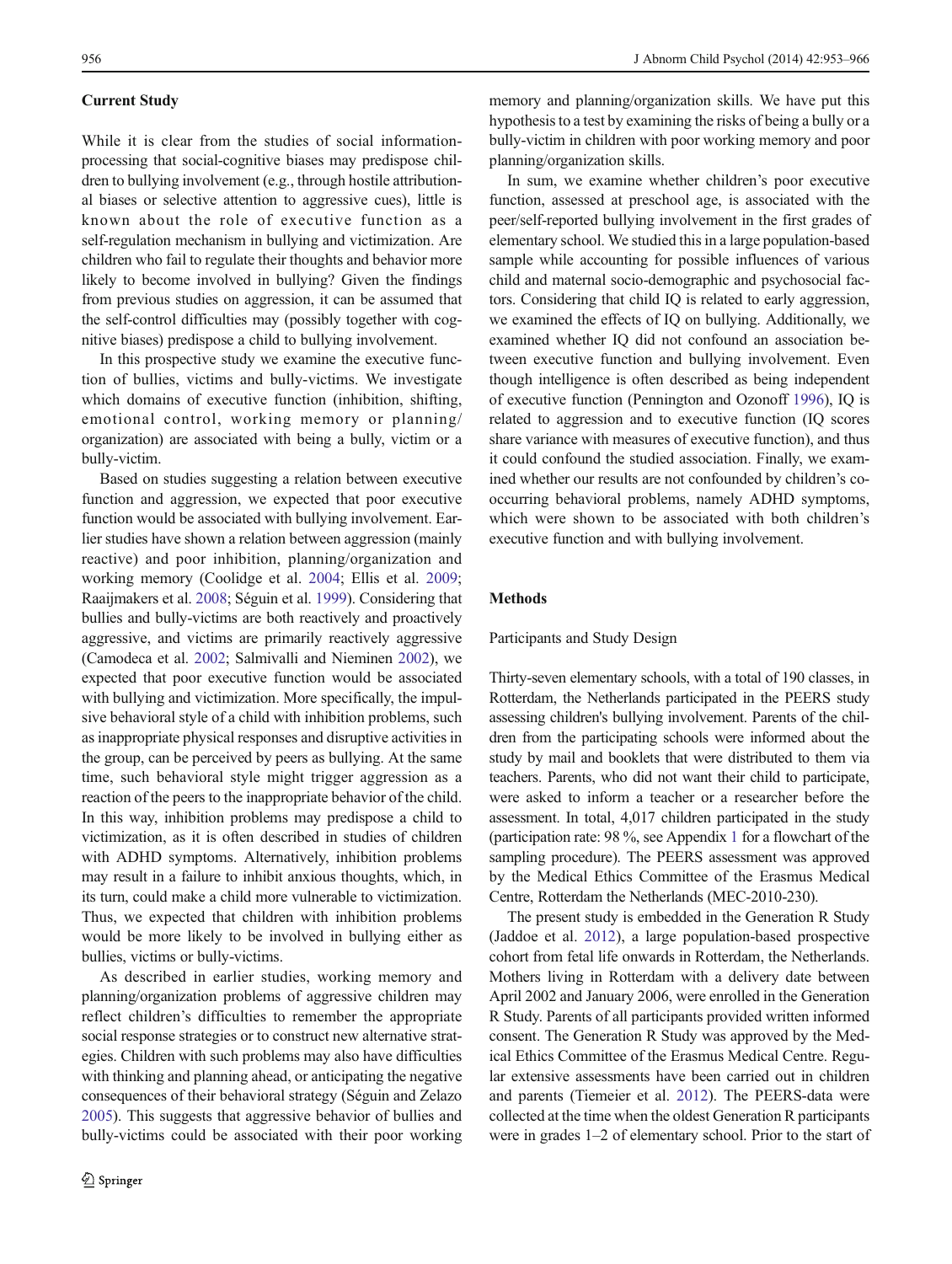the Generation R phase 3 (from age 5 years onwards), written permission to merge data of the Generation R Study from schools and registries was requested from parents of children participating in the Generation R Study (MEC 2007-413). Out of 4,017 children who completed the PEERS Measure parents of 1,664 provided consent for participation in at least one of the data collection phases of the Generation R Study in the period between birth and 5 years. Of the 1,664 children, 1,590 children provided consent for data linkage at age 5 years and onwards. The analyses for the present study were performed in 1,377 children for whom data on bullying involvement and either executive functioning or IQ was available.

## Bullying and Victimization

Peer victimization was assessed in elementary school children at grades  $1-2$  (mean age 7.68 years,  $SD = 9.12$  months) using the PEERS Measure (Verlinden et al. [2013\)](#page-13-0). The PEERS Measure is an interactive computerized instrument that offers a reliable and age-appropriate method of using peer nominations with young children.

Children received instructions from a trained researcher and then completed the assessment independently. Bullying was explained to children as intentional, repeated and continuous actions of peer aggression where victim finds it difficult to defend him/herself (Olweus [1993](#page-12-0)). An age appropriate explanation and examples of both bullying and non-bullying behaviors were provided (Verlinden et al. [2013\)](#page-13-0). Four different forms of victimization were assessed: physical (e.g., hitting, kicking, pushing), verbal (e.g., saying mean or ugly things, calling names, teasing), relational (e.g., excluding, leaving out of games) and material (e.g., taking away, breaking or hiding belongings). Children listened to the audio instructions and questions that were accompanied by visual illustrations. Four yes/no questions, each about a different form of victimization, preceded the peer nominations. If a question was answered affirmatively, a child was asked to nominate those classmates who bullied him/her. For instance, to assess physical victimization, children were shown a picture depicting physical bullying, accompanied by an audio explanation of the depicted behavior. Subsequently, children were asked whether their classmates behaved that way towards them, (i.e., often hit, kicked or pushed them). If such question was answered affirmatively, children could click on the photos of the classmates to nominate the children who bullied them.

For each of the bullying questions children received an individual score that was based on the ratings by multiple peers. Considering that a school class consisted on average of 21 children, each child was rated by about 20 classmates with regards to each bullying question. The number of nominations a child gave to the classmates when indicating his/her aggressor(s) was used to calculate individual victimization scores.

The number of nominations a child received from the classmates as a bully was used to calculate individual bullying scores. The proportion scores were derived by division of the given/received nominations by the number of children performing the evaluation. Higher scores reflected more bullying or victimization nominations. The scores of four bullying and four victimization questions were averaged to obtain the overall bullying and victimization scores.

Considering that the group of bully-victims is the most problematic group of children among those involved in bullying (Kim et al. [2006](#page-12-0); Salmivalli and Nieminen [2002\)](#page-12-0), we studied children's bullying involvement by categorizing them in different groups. To define the specific bullying involvement roles (i.e., bully, victim and bully-victim), we dichotomized the continuous bullying and victimization scores using the top 25th percentile as cut-off in the sample of all children who were assessed using the PEERS Measure. This cut-off was applied in earlier studies that used a peer-nomination method (Demaray and Malecki [2003](#page-11-0); Veenstra et al. [2005\)](#page-13-0). The resulting dichotomized measures were then used to categorize children into four non-overlapping groups: uninvolved, bullies, victims and bully-victims.

### Executive Function and Non-Verbal IQ

Executive function was assessed in children at the mean age of 4.1 years  $(SD=1.2 \text{ months})$  using parental questionnaire, the Behavior Rating Inventory of Executive Function-Preschool Version (BRIEF-P) (Gioia et al. [2003](#page-11-0)). The BRIEF-P is a 63 item questionnaire that assesses different aspects of executive function in preschool children. Parents were asked to report the extent to which their child displayed different behaviors related to executive function within the last month, using answer categories: "Never or not at all", "Sometimes or a little", "Often or clearly". Five empirically derived scales were used to measure children's abilities with respect to the following aspects of executive functioning: (1) inhibition, 16 items assessing child's ability not to act upon impulse (e.g., "Is impulsive"); (2) shifting, 10 items measuring rigidity or inflexibility (e.g., "Has trouble changing activities"); (3) emotional control, 10 items assessing emotional responses to seemingly minor events (e.g., "Mood changes frequently"); (4) working memory, 17 items measuring ability to hold information in mind for the purpose of completing a task (e.g., "Is unaware when he/she performs a task right or wrong"); (5) planning/organization, 10 items assessing ability to anticipate future events and bring order to information, actions or materials in order to achieve a goal (e.g., "Has trouble following established routines for sleeping, eating, or play activities"). The Global Executive Composite (a sum score of the five clinical scales) is a total measure of the executive function. Higher scores on BRIEF-P scales indicate more executive function problems.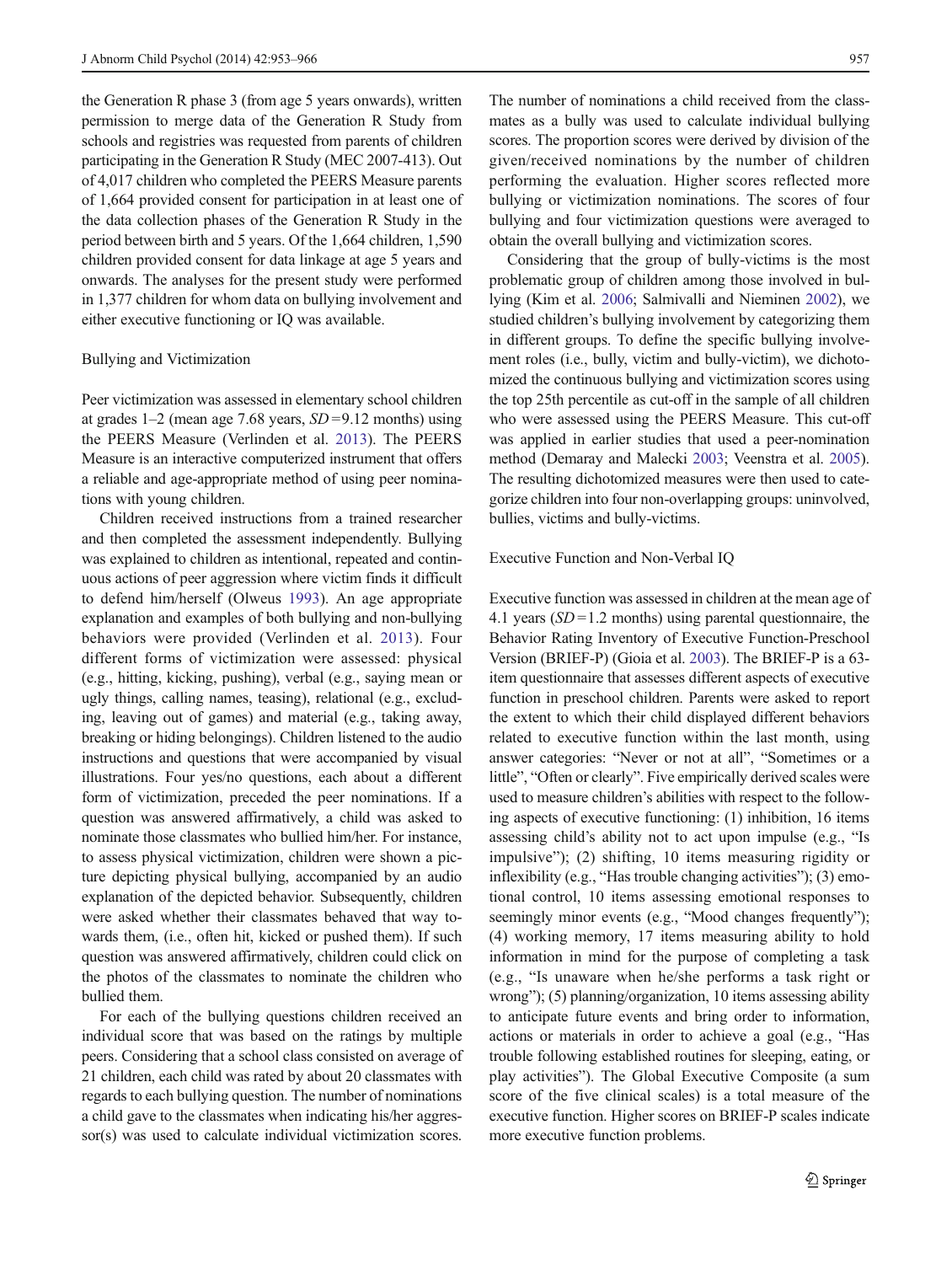Good test-retest reliability and content validity of the BRIEF-P were demonstrated in earlier research (Sherman and Brooks [2010](#page-12-0)). In our data, the reliability of the BRIEF-P scales was: 0.88 for inhibition, 0.81 for shifting, 0.84 for emotional control, 0.89 for working memory scale, 0.78 for planning/organization problems scale and 0.95 for the global executive composite scale.

The BRIEF-P is a behavioral measure of executive function. The rating measure of executive function, such as the BRIEF-P, assesses the extent to which children are capable of a goal pursuit and achievement of a goal, while the performance-based measures of executive function reflect children's processing efficiency of cognitive abilities (Toplak et al. [2013\)](#page-13-0). According to Toplak et al. [\(2013\)](#page-13-0) both types of measures provide valuable information assessing different aspects of cognitive and behavioral functioning.

An observational measure was used to assess IQ of the children at mean age  $6.0$  years ( $SD = 3.48$  months). Children's non-verbal intellectual abilities were measured using two subtests of a Dutch IQ test: Snijders-Oomen Niet-verbale intelligentie Test–Revisie (SON-R 2½-7) (Tellegen et al. [2005\)](#page-13-0). The following test subsets were used as a measure of non-verbal intelligence: Mosaics (assesses spatial visualization abilities of children), and Categories (assesses abstract reasoning abilities in children). Raw scores were derived from these two subtests. The raw scores of each subtest were standardized to reflect a mean and standard deviation of the Dutch norm population age  $2\frac{1}{2}$  - 7 years. The sum of the standardized scores of the two subtests were converted into SON-R IQ score using age-specific reference scores provided in the SON-R  $2\frac{1}{2}$  - 7 manual (mean=100, SD=15). The use of the subsets is warranted as the correlation between the IQ scores based on the two subtests and the full SON-R IQ battery was high  $(r=0.86,$  Tellegen, personal communication). The average reliability of the SON-R 2½ - 7 IQ score is 0.90, range 0.86–0.92 for the respective age (Tellegen et al. [2005\)](#page-13-0). The reliability of the subtests that were used in our study are: 0.73 for Mosaics and 0.71 for Categories.

# Covariates

Based on previous studies of executive function, we adjusted our analyses for the following socio-demographic and psychosocial covariates: child age, gender and national origin, attention deficit/hyperactivity problems, internalizing problems, maternal age and national origin, birth order (parity), educational level, monthly household income, marital status, depression symptoms and parenting stress (Dietz et al. [1997](#page-11-0); Isquith et al. [2004;](#page-12-0) Rubin et al. [2009\)](#page-12-0). Information about children's date of birth and gender were obtained from midwives and hospital registries. All other covariates were assessed using parental questionnaires. National origin of a child was defined by country of birth of the parent(s) and categorized as Dutch, Other Western or Non-Western (Statistics Netherlands [2004a\)](#page-12-0).

Children's Attention Deficit/Hyperactivity Problems and Internalizing Problems at 36 months were reported by parents using the Dutch version of the Child Behavior Checklist, CBCL1½-5 (Achenbach and Rescorla [2000](#page-11-0); Tick et al. [2007](#page-13-0)). Examples of the DSM-oriented Attention Deficit/ Hyperactivity Problems scale are: "Cannot concentrate, cannot pay attention for long", and "Cannot sit still, restless, or hyperactive". The Internalizing scale consists of four syndrome scales: emotionally reactive (e.g., "Worries"), anxious depressed (e.g., "Fearful"), withdrawn (e.g., "Little affection") and somatic complaints (e.g., "Aches"). All items were rated on a 3-point Likert scale. The CBCL1½-5 has good validity and reliability (Achenbach and Rescorla [2000;](#page-11-0) Tick et al. [2007\)](#page-13-0). The reliability of the behavioral problems scales in our sample was 0.75 for Attention Deficit/Hyperactivity Problems and 0.82 for Internalizing Problems.

Birth order of the child (i.e., parity) was categorized as: "No older sibling in family" and "Older sibling(s) in family". The highest attained educational level of the mother (4 categories) ranged from "Low" (<3 years of general secondary education) to "High" (higher academic education/PhD) (Statistics Netherlands [2004b\)](#page-13-0). Marital status was categorized as: "Married/living together" and "Single". The net monthly household income comprised the categories: "Less than €1,200" (below social security level), "€1,200 to €2,000" (modal income), and "More than  $E2,000$ " (above modal income).

Maternal depression symptoms were assessed when children were 3 years old using the Brief Symptom Inventory, a validated instrument containing 53 self-appraisal statements (Derogatis [1993](#page-11-0)). A continuous scale consisting of 6 items was used in the analysis, with higher scores representing more symptoms of depression. Cronbach's  $\alpha$  for items measuring depression was 0.99. Parenting stress was assessed when children were 18 months old, using the Nijmeegse Ouderlijke Stress Index–Kort (De Brock et al. [1992\)](#page-11-0), a questionnaire consisting of 25 items on parenting stress related to parent and child factors. Cronbach's  $\alpha$  for the parenting stress scale was 0.72. The sum scores of the measures were used in the analyses.

#### Statistical Analysis

We examined whether different domains of child executive function and its overall composite score and child IQ were associated with the risk of being a bully, victim or a bully-victim (reference group: uninvolved). For our main analyses, two multilevel logistic regression models were analyzed: a univariate model and a model adjusted for sociodemographic and psychosocial covariates (Tables [2,](#page-8-0) [3](#page-8-0), and [4\)](#page-9-0).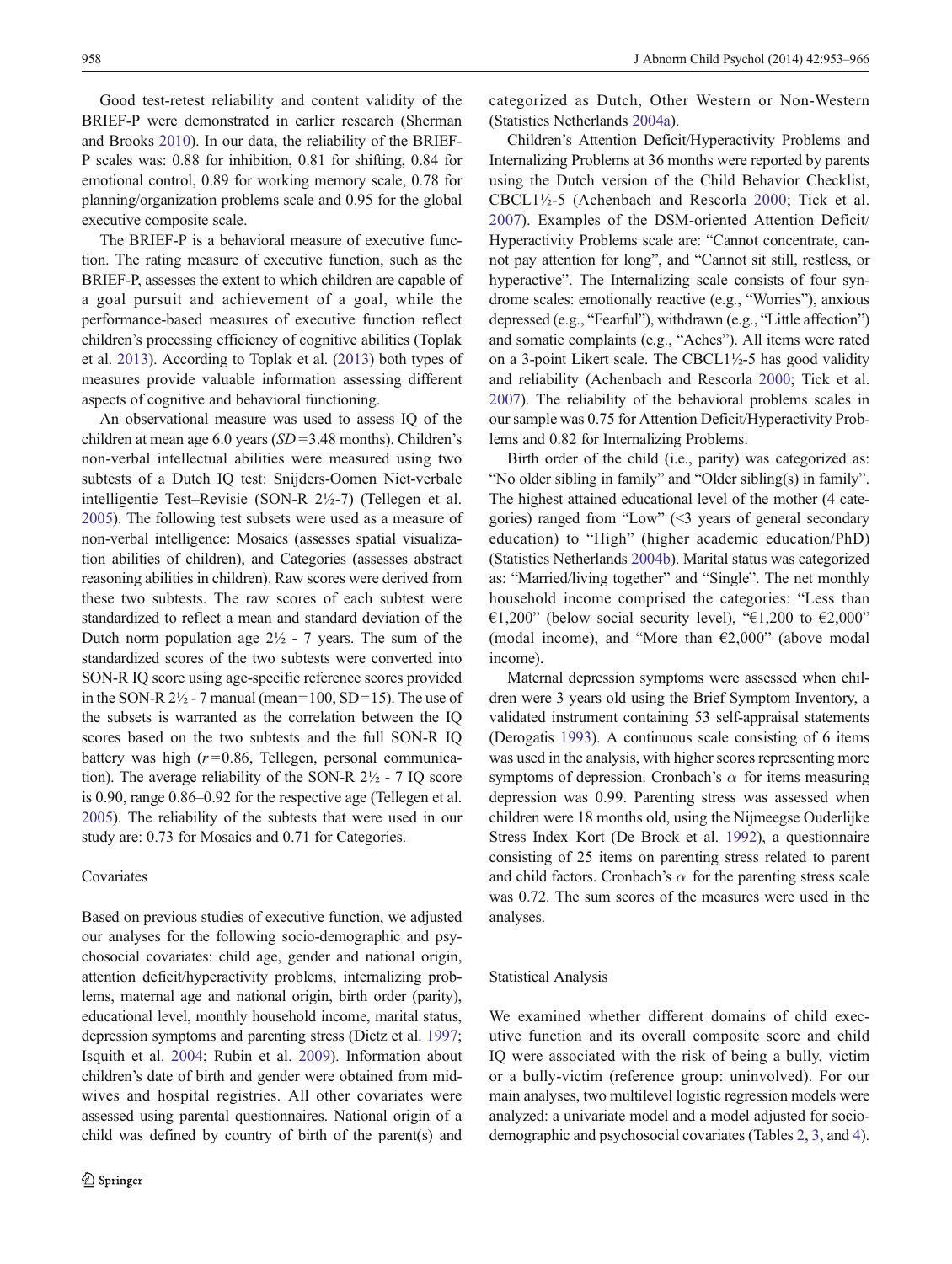In additional analyses, the association between executive function and bullying involvement was additionally adjusted for IQ to examine whether any effect of executive function was independent of IQ. To this aim, we added IQ as a covariate to the adjusted models presented in Tables [2](#page-8-0), [3](#page-8-0), and [4.](#page-9-0) Likewise, all analyses of executive function and bullying involvement were additionally adjusted for ADHD symptoms. The aim of this analysis was to test whether ADHD symptoms underlie the observed association. To adjust for the ADHD problems we added the scores of the CBCL DSMoriented Attention Deficit/Hyperactivity Problems scale to the adjusted models presented in Tables [2](#page-8-0), [3](#page-8-0), and [4.](#page-9-0)

The scores of the BRIEF-P scales were SD-standardized (scores were divided by standard deviations), thus the effect estimates can be interpreted as an increase in odds of bullying involvement per standard deviation increase in problems on executive function scale. In order to confirm the consistency of the findings obtained using the categorical measure of bullying involvement, we additionally performed the same analyses using the continuous scales of bullying and victimization.

Missing data were estimated using multiple imputation technique (chained equations using STATA) (Stata/SE 12.0, StataCorp LP Texas). All covariates were used to estimate the missing values and the reported effect estimates are the product of the pooled results. In order to account for the clustered structure of the data (i.e., on average six children from the same school classes were included in the analyses), we performed multilevel regression analyses using school class as a grouping variable.

## Non-Response Analyses

Our study sample included the Generation R Study participants with the peer/self-reports of bullying involvement  $(N=1,552)$  for whom data on at least one of the five BRIEF-P scales or the IQ measure were available ( $n = 1,377$ ). These 1,377 children were compared to those with missing data on all the BRIEF-P scales and IQ  $(n=175)$ . Data were missing more often in children of non-Western national origin (16.1 % vs. 6.3 %,  $p \le 0.001$ ). Mothers of children with missing data were on average younger (mean difference 2.6 years,  $p < 0.001$ ) more often lower educated (12.9 % vs. 4.8 %,  $p \le 0.001$ ), and more often single  $(16.5 \,\% \text{ vs. } 7.8 \,\% \text{, } p = 0.001).$ 

# **Results**

# Sample Characteristics

Child and maternal characteristics are presented in Table [1.](#page-7-0) Bullying and victimization were assessed at the mean age of 7.68 years ( $SD = 9.12$  months). Our sample comprised 48.3 % of boys, and 59.6 % of children of Dutch national origin.

Sixty-seven percent of children were categorized as uninvolved in bullying, 11.8 % as bullies, 14.1 % as victims and 7.3 % as bully-victims.

# Executive Functioning and Bullying Involvement

We examined whether child executive function problems in areas of inhibition, shifting, emotional control, working memory or planning/organization were associated with bullying involvement in early elementary school. We analyzed the risks of bullying involvement for each outcome separately: bully, victim, and bully-victim (reference group: uninvolved). Adjustment of the analyses for the child and maternal covariates attenuated some of the effect estimates (Tables [2,](#page-8-0) [3,](#page-8-0) and [4\)](#page-9-0). For reasons of brevity, we discuss only the results obtained from the adjusted analyses.

First, we studied the association of executive function and child IQ with a risk of being a bully. As shown in Table [2,](#page-8-0) the risk of being a bully was higher in children with inhibition problems (*OR* per  $SD = 1.35$ , 95%*CI*: 1.09–1.66). The effects of working memory were marginally significant (OR per  $SD = 1.29, 95\% CI: 0.97–1.72$ ). Next, we examined the association between executive functioning and the risk of being a victim (Table [3\)](#page-8-0). Peer victimization was predicted by inhibition problem score (*OR* per  $SD = 1.21$ , 95%*CI*: 1.00–1.45). None of the other domains of executive function were associated with peer victimization after adjustment for the covariates. Child IQ was related to a lower risk of victimization  $(OR = 0.99$  per SD,  $95\% CI: 0.98 - 1.00$ . The risks of being a bully-victim in relation to child's executive function are presented in Table [4](#page-9-0). Children with inhibition problems showed an increased risk of being a bully-victim (*OR* per  $SD = 1.55$ , 95%CI: 1.10–2.17). Also, children with higher IQ scores were less likely to be a bully-victim  $OR = 0.95$ ,  $95\% CI$ : 0.93–0.98).

In additional analyses we examined whether the association between executive function and bullying involvement is independent of child IQ and ADHD problems. Additional adjustment of the association between executive function and bullying involvement for non-verbal IQ yielded essentially identical results to those presented above. For example, the additional IQ adjustment of the association between inhibition problems and risk of being a bully resulted into OR per  $SD = 1.34$ , 95%CI: 1.09–1.65 (other data not presented). This demonstrates that the association between child executive function and bullying involvement is mostly independent of child non-verbal IQ. An additional adjustment of the association between executive function and bullying involvement for ADHD symptoms only marginally changed our results. For example, effects of inhibition problems became: OR bully per  $SD = 1.39$ , 95%CI: 1.10– 1.77; OR victim per  $SD = 1.17$ , 95%CI: 0.95–1.45, and OR bullyvictim per  $SD = 1.47$ , 95%CI: 1.01-2.13 (other data not presented).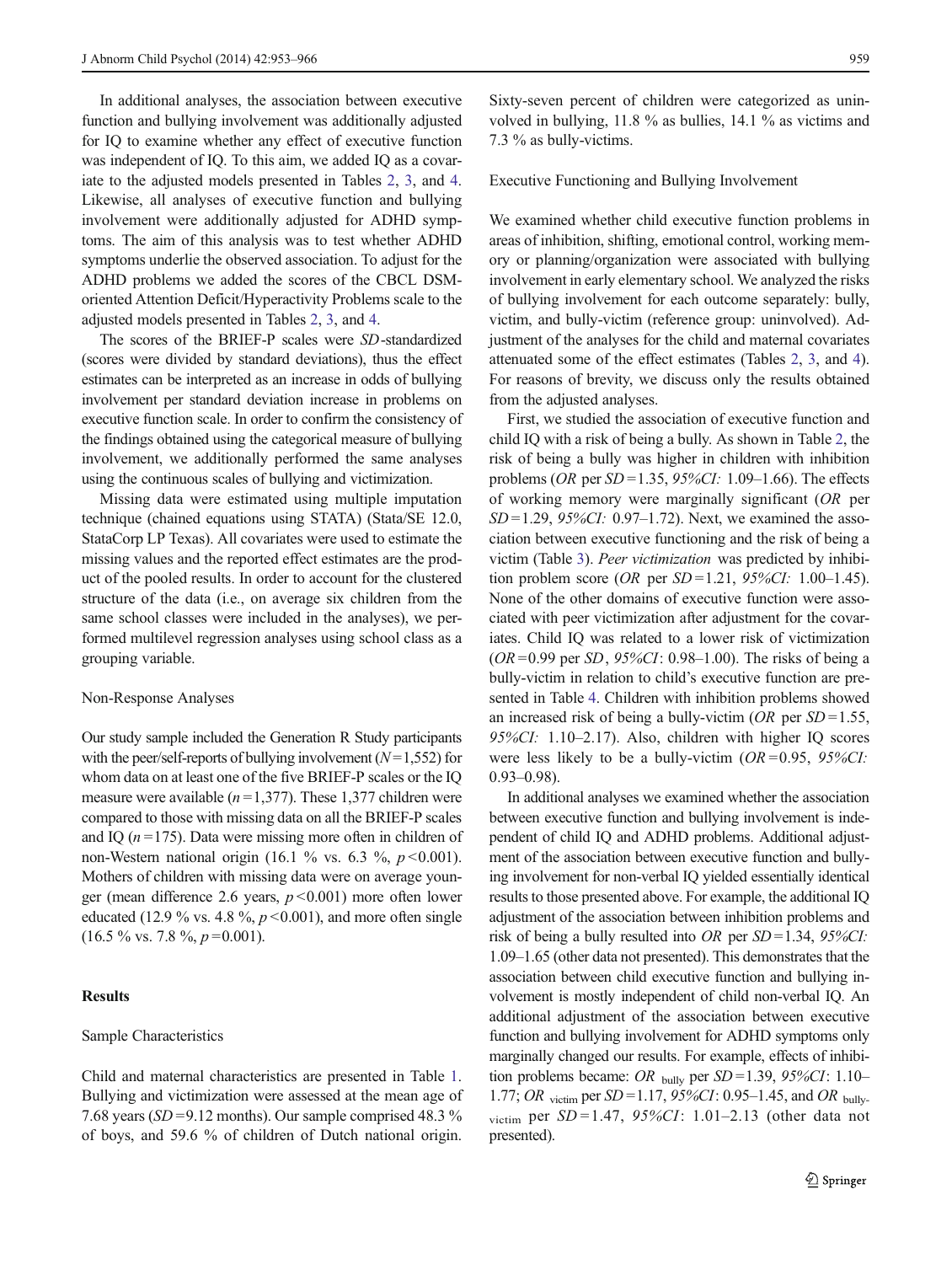<span id="page-7-0"></span>Table 1 Sample characteristics

| Child characteristics                                             | N     | $M(SD)^{a}$    | $Min - Max$  |
|-------------------------------------------------------------------|-------|----------------|--------------|
| Age child, y                                                      | 1,377 | 7.68(9.12)     | 5.75–9.88    |
| Gender (boys, %)                                                  | 1,377 | 48.3           |              |
| National origin (%)                                               |       |                |              |
| Dutch                                                             | 821   | 59.6           |              |
| Other Western                                                     | 149   | 10.8           |              |
| Non-western                                                       | 375   | 27.2           |              |
| Bullying involvement <sup>b</sup> $(\%)$                          |       |                |              |
| Uninvolved                                                        | 920   | 66.8           |              |
| <b>Bully</b>                                                      | 163   | 11.8           |              |
| Victim                                                            | 194   | 14.1           |              |
| Bully-victim                                                      | 100   | 7.3            |              |
| Executive function problems <sup>c</sup> (total score on BRIEF-P) | 1,045 | 85.20 (15.16)  | $63 - 147$   |
| Inhibition problem score                                          | 1,039 | 22.16 (4.99)   | $16 - 42$    |
| Shifting problem score                                            | 1,052 | 13.61(3.22)    | $10 - 30$    |
| Emotional control problem score                                   | 1,052 | 14.25 (3.38)   | $10 - 27$    |
| Working memory problem score                                      | 1,042 | 21.53(4.61)    | 17-39.31     |
| Planning/organization problem score                               | 1,050 | 13.65(2.96)    | $10 - 25.56$ |
| Internalizing problems <sup>d</sup>                               | 1,014 | 4.86(4.70)     | $0 - 36$     |
| Externalizing problems <sup>d</sup>                               | 1,013 | 7.94(5.91)     | $0 - 40$     |
| Attention deficit/hyperactivity problems                          | 1,017 | 2.75(2.21)     | $0 - 12$     |
| IQ score <sup>e</sup>                                             | 1,201 | 101.94 (14.62) | 55-147       |
| Maternal characteristics                                          |       |                |              |
| Age mother (at intake), y                                         | 1,377 | 31.65(4.61)    | 15.35-46.34  |
| National origin (%)                                               |       |                |              |
| Dutch                                                             | 796   | 57.8           |              |
| Other Western                                                     | 183   | 13.29          |              |
| Non-western                                                       | 366   | 26.58          |              |
| Educational level $(\%)$                                          |       |                |              |
| Low                                                               | 193   | 15.2           |              |
| Mid-low                                                           | 382   | 30.2           |              |
| Mid-high                                                          | 320   | 25.3           |              |
| High                                                              | 371   | 29.3           |              |
| Monthly household income (%)                                      |       |                |              |
| Less than $\epsilon$ 1,200 (approximately US \$1,500)             | 156   | 14.2           |              |
| €1,200 to €2,000 (approximately US \$1,500-\$2,500)               | 190   | 17.3           |              |
| More than $\epsilon$ 2,000 (approximately US \$2,500)             | 750   | 68.4           |              |
| Maternal marital status (single, %)                               | 1,265 | 10.4           |              |
| Maternal depression symptoms <sup>f</sup>                         | 1,009 | 0.13(0.32)     | $0 - 2.67$   |
| Parenting stress <sup>g</sup>                                     | 1,025 | 0.32(0.29)     | $0 - 2.45$   |
| Older sibling(s) in family (%)                                    | 1,377 | 46.91          |              |
|                                                                   |       |                |              |

a Unless otherwise indicated b Bullying involvement was assessed at age 8 years using the PEERS Measure <sup>c</sup> Executive functioning was

assessed at age 4 years with the BRIEF-P, the Behaviour Rating Inventory of Executive Function-Preschool Version

<sup>d</sup> Behavioral problems were assessed at age 3 years with CBCL/1½-5, the Dutch version of the Child Behaviour Checklist e Non-verbal intellectual abilities were assessed at age 5 years using two subtests of a Dutch IQ test: Snijders-Oomen Niet-verbale intelligentie Test–Revisie (SON-R 2½-7)

f Depression symptoms were measured with the Brief Symptom Inventory

<sup>g</sup> Parenting stress was measured by Nijmeegse Ouderlijk Stress Index—Kort

Finally, we performed the same analyses using continuous measures of bullying and victimization. The results obtained for bullying and victimization scales were in line with those obtained from the analyses using categorical measures (see supplementary Tables  $1-2$ ), with the exception of the effects of working memory and IQ on bullying, which remained statistically significant in the fully adjusted model (supplementary Table 1). The coefficients in these additional analyses represent unstandardized betas. Furthermore, the BRIEF-P scales were SD-standardized and bullying and victimization scales were transformed using square root transformation to normalize the distribution. In the continuous analyses it was not possible to distinguish the group of bully-victims; therefore the results of the continuous analyses for bullies and victims partly reflect the risk associated with being a bullyvictim.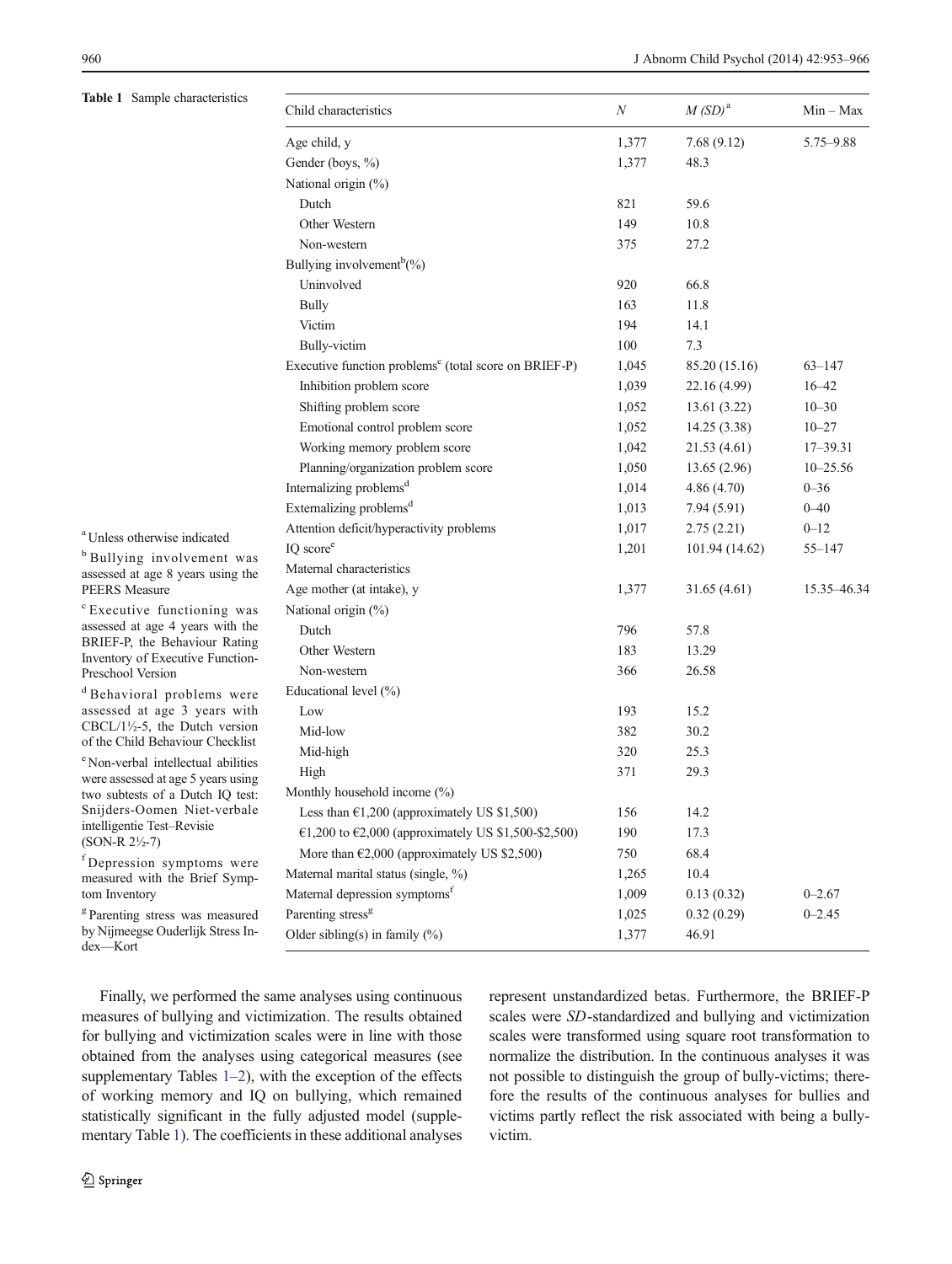## <span id="page-8-0"></span>**Table 2** Child executive functioning and bullying in early elementary school  $(n=1,083)$

|                                           | Risk of being a bully |            |                                      |            |  |  |
|-------------------------------------------|-----------------------|------------|--------------------------------------|------------|--|--|
| Executive functioning                     | Univariate model      |            | Adjusted for covariates <sup>a</sup> |            |  |  |
|                                           | OR (95 % CI)          | $p$ -value | OR (95 % CI)                         | $p$ -value |  |  |
| Domains of executive functioning (per SD) |                       |            |                                      |            |  |  |
| Inhibition problem score                  | $1.52(1.25-1.84)$     | < 0.001    | $1.35(1.09-1.66)$                    | 0.005      |  |  |
| Shifting problem score                    | $1.02(0.80-1.30)$     | 0.86       | $0.94(0.72 - 1.22)$                  | 0.61       |  |  |
| Emotional control problem score           | $1.13(0.93 - 1.38)$   | 0.22       | $1.05(0.84 - 1.32)$                  | 0.64       |  |  |
| Working memory problem score              | $1.45(1.14-1.84)$     | 0.004      | $1.29(0.97-1.72)$                    | 0.08       |  |  |
| Planning/organization problem score       | $1.24(0.96-1.60)$     | 0.10       | $1.10(0.86 - 1.41)$                  | 0.45       |  |  |
| Global scores                             |                       |            |                                      |            |  |  |
| Global executive composite (per $SD$ )    | $1.45(1.16-1.80)$     | 0.001      | $1.24(0.97-1.60)$                    | 0.09       |  |  |
| Child IQ score                            | $0.98(0.97-0.99)$     | 0.006      | $0.99(0.97-1.00)$                    | 0.16       |  |  |

Analyses were conducted in 1,083 of 1,377 children ('uninvolved'  $n = 920$ , 'bully'  $n = 163$ ), children categorized as 'victim' ( $n = 194$ ) and 'bully-victim'  $(n=100)$  were not included in this analysis

Bullying is peer-reported. Peer nomination scores were based on ratings by multiple peers. Higher scores on BRIEF-P subscales denote more problems <sup>a</sup> Adjusted for: child age, gender and national origin; maternal age, national origin, parity, education, income, marital status, depression symptoms and parenting stress

## Discussion

In this study we sought to test the hypothesis that child executive function at preschool age is associated with bullying involvement in early elementary school, and examine whether this association is independent of child non-verbal IQ and ADHD problems. Our results suggest that children with inhibition problems, observed by a parent at the age 4 years, are at risk of being a bully, victim or a bully-victim in the first grades of elementary school. Further, a higher risk of being a bully was associated with working memory problems. Conversely, children with higher IQ scores were less likely to be victims and bully-victims in early elementary school.

#### **Table 3** Child executive functioning and victimization in early elementary school  $(n=1,114)$

|                                           | Risk of being a victim |            |                                      |            |  |  |
|-------------------------------------------|------------------------|------------|--------------------------------------|------------|--|--|
| Executive functioning                     | Univariate model       |            | Adjusted for covariates <sup>a</sup> |            |  |  |
|                                           | <i>OR</i> (95 % CI)    | $p$ -value | OR (95 % CI)                         | $p$ -value |  |  |
| Domains of executive functioning (per SD) |                        |            |                                      |            |  |  |
| Inhibition problem score                  | $1.15(0.96-1.38)$      | 0.14       | $1.21(1.00-1.45)$                    | 0.05       |  |  |
| Shifting problem score                    | $0.98(0.84 - 1.15)$    | 0.84       | $0.99(0.82 - 1.18)$                  | 0.89       |  |  |
| Emotional control problem score           | $1.04(0.87-1.23)$      | 0.68       | $1.07(0.89 - 1.27)$                  | 0.48       |  |  |
| Working memory problem score              | $0.99(0.80-1.23)$      | 0.94       | $1.00(0.78 - 1.27)$                  | 0.99       |  |  |
| Planning/organization problem score       | $1.02(0.82 - 1.26)$    | 0.84       | $1.02(0.83 - 1.27)$                  | 0.82       |  |  |
| Global scores                             |                        |            |                                      |            |  |  |
| Global executive composite (per $SD$ )    | $1.06(0.89-1.26)$      | 0.51       | $1.10(0.90-1.35)$                    | 0.36       |  |  |
| Child IQ score                            | $0.98(0.97-0.99)$      | 0.003      | $0.99(0.98-1.00)$                    | 0.04       |  |  |

Analyses were conducted in 1,114 of 1,377 children ('uninvolved'  $n = 920$ , 'victim'  $n = 194$ ), as children categorized as 'bully' ( $n = 163$ ) and 'bullyvictim'  $(n = 100)$  were not included in this analysis

Victimization is self-reported. Higher scores on BRIEF-P subscales denote more problems

<sup>a</sup> Adjusted for: child age, gender and national origin, internalizing problems; maternal age, national origin, parity, education, income, marital status, depression symptoms and parenting stress.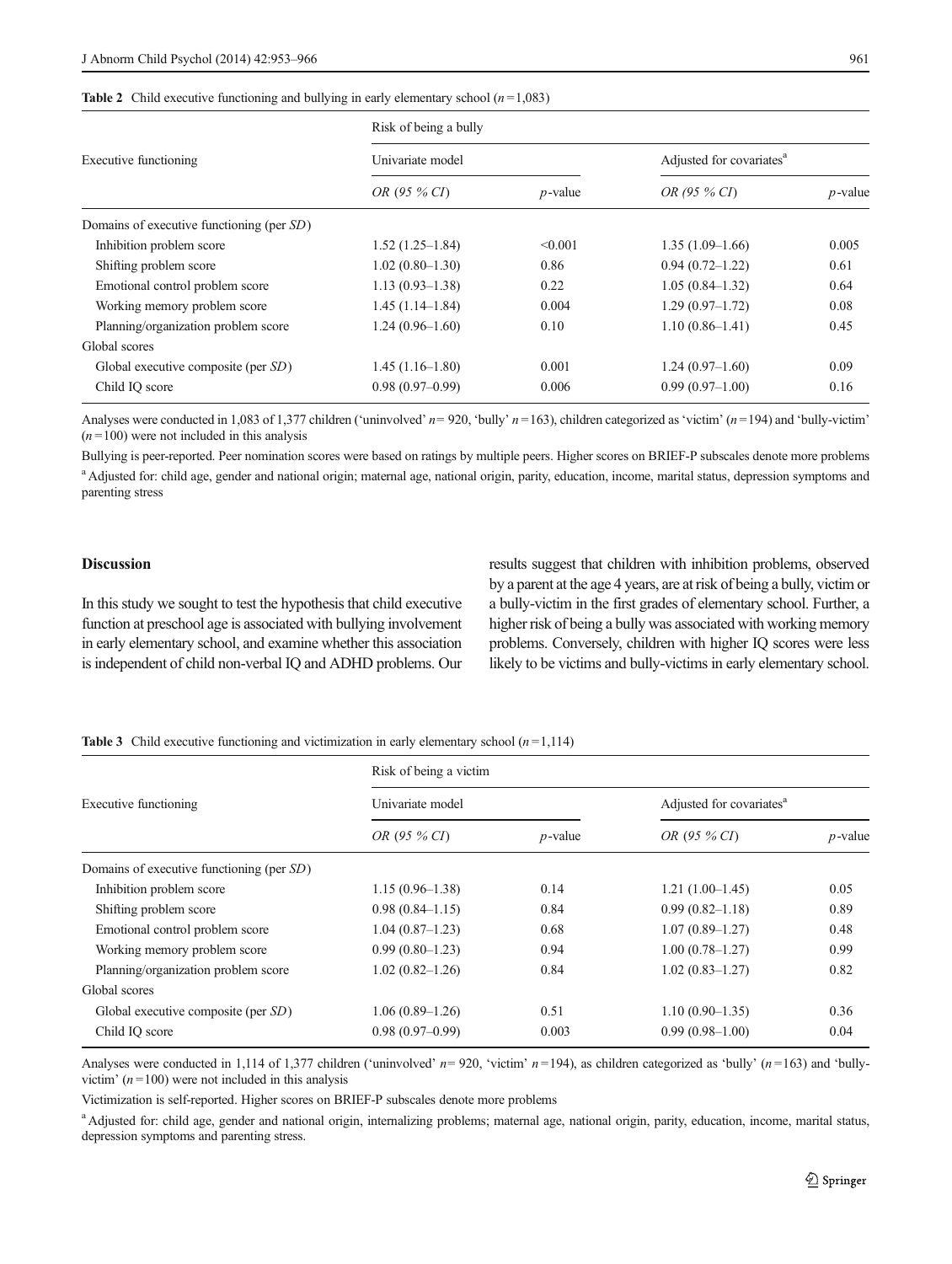<span id="page-9-0"></span>

|  |  |  |  |  | <b>Table 4</b> Child executive functioning and bullying-victimization in early elementary school $(n=1,020)$ |
|--|--|--|--|--|--------------------------------------------------------------------------------------------------------------|
|--|--|--|--|--|--------------------------------------------------------------------------------------------------------------|

|                                           | Risk of being a bully-victim |            |                                      |            |  |
|-------------------------------------------|------------------------------|------------|--------------------------------------|------------|--|
| Executive functioning                     | Univariate model             |            | Adjusted for covariates <sup>a</sup> |            |  |
|                                           | <i>OR</i> (95 % CI)          | $p$ -value | OR (95 % CI)                         | $p$ -value |  |
| Domains of executive functioning (per SD) |                              |            |                                      |            |  |
| Inhibition problem score                  | $1.62(1.22 - 2.15)$          | 0.001      | $1.55(1.10-2.17)$                    | 0.01       |  |
| Shifting problem score                    | $0.94(0.53-1.65)$            | 0.80       | $0.88(0.49-1.58)$                    | 0.62       |  |
| Emotional control problem score           | $1.20(0.83 - 1.72)$          | 0.32       | $1.21(0.80-1.83)$                    | 0.35       |  |
| Working memory problem score              | $1.32(0.90-1.91)$            | 0.14       | $1.18(0.72 - 1.94)$                  | 0.47       |  |
| Planning/organization problem score       | $1.31(0.88 - 1.94)$          | 0.17       | $1.17(0.77-1.78)$                    | 0.43       |  |
| Global scores                             |                              |            |                                      |            |  |
| Global executive composite (per $SD$ )    | $1.46(1.08-1.96)$            | 0.01       | $1.34(0.91-1.97)$                    | 0.13       |  |
| Child IQ score                            | $0.94(0.93 - 0.96)$          | < 0.001    | $0.95(0.93 - 0.98)$                  | < 0.001    |  |

Analyses were conducted in 1,020 of 1,377 children, as children categorized as 'bully'  $(n=163)$  and 'victim'  $(n=194)$  were not included in this analysis Bullying is peer-reported, victimization is self-reported. Peer nomination scores were based on ratings by multiple peers. Higher scores on BRIEF-P subscales denote more problems

<sup>a</sup> Adjusted for: child age, gender and national origin; maternal age, national origin, parity, education, income, marital status, depression symptoms and parenting stress

With regard to executive function, our most conspicuous finding was that inhibition problems predicted children's bullying involvement as a bully, as a victim and as a bully-victim. The observed associations were not confounded by child and maternal socio-demographic and psychosocial covariates. Additional adjustment for IQ showed that the effect of inhibition is independent of non-verbal intelligence. Finally, the results hardly changed after additional adjustment for ADHD problems, except for the group of victims in which the effect estimate was no longer statistically significant.

A negative association between inhibition and aggressive behavior (mainly reactive) has been reported in earlier studies of young children (Ellis et al. [2009;](#page-11-0) Hughes et al. [2000](#page-12-0); Raaijmakers et al. [2008\)](#page-12-0). Bullies, bully-victims, and to some extent also victims, display reactive aggression (Camodeca et al. [2002](#page-11-0); Salmivalli and Nieminen [2002\)](#page-12-0). Our results suggest that bullying involvement, most likely in a form of reactive aggression, could be related to children's poor inhibitory control. In other words, children's involvement in bullying may be partly due to their impeded self-control. Consider a situation involving social conflict. A failure to inhibit behavioral responses or to delay immediate verbal or physical actions in order to think ahead and choose the most appropriate behavioral strategy, may explain why these children are more likely to have problems with their peers. Our results suggest that poor inhibition may increase children's risk of bullying involvement. These findings are in line with the studies showing that inhibition problems may increase the likelihood of children's externalizing and internalizing problems (Nigg et al. [1999\)](#page-12-0) and aggression (Ellis et al. [2009](#page-11-0); Raaijmakers et al. [2008](#page-12-0)).

In some of the previous studies of executive function, problematic behavioral outcomes were attributed to children's ADHD symptoms. In particular, impulsivity and inhibition problems are typical characteristics of children with ADHD symptoms. ADHD symptoms have been associated with bullying and victimization in several studies (Holmberg and Hjern [2008](#page-12-0); Kumpulainen et al. [2001](#page-12-0); Shea and Wiener [2003;](#page-12-0) Timmermanis and Wiener [2011;](#page-13-0) Unnever and Cornell [2003;](#page-13-0) Wiener and Mak [2009\)](#page-13-0). However, in our study we showed that the effect of inhibition problems in bullies and bull-victims was largely independent of the attention deficit/ hyperactivity problems, as the observed associations attenuated only slightly after adjustment for ADHD problems. Similarly, Raaijmakers et al. [\(2008\)](#page-12-0) reported an association between aggressive behavior of preschool children and their inhibition deficits irrespective of children's attention problems.

Children with working memory problems had a higher risk of being a bully; although, this finding was only marginally significant. Children with working memory problems have more difficulties holding information in mind that is needed to undertake an action. Poor working memory function results in difficulties implementing a required action and in difficulties remembering rules (Gioia et al. [2003\)](#page-11-0). This suggests that these children struggle with remembering or implementing an appropriate behavioral strategy. Children who struggle with adhering to the group norms and rules may engage more often in bullying. Also, based on the social information-processing model, difficulties in recognizing social cues relevant for peer interactions, or difficulties remembering appropriate social responses (Crick and Dodge [1994](#page-11-0)), can influence child's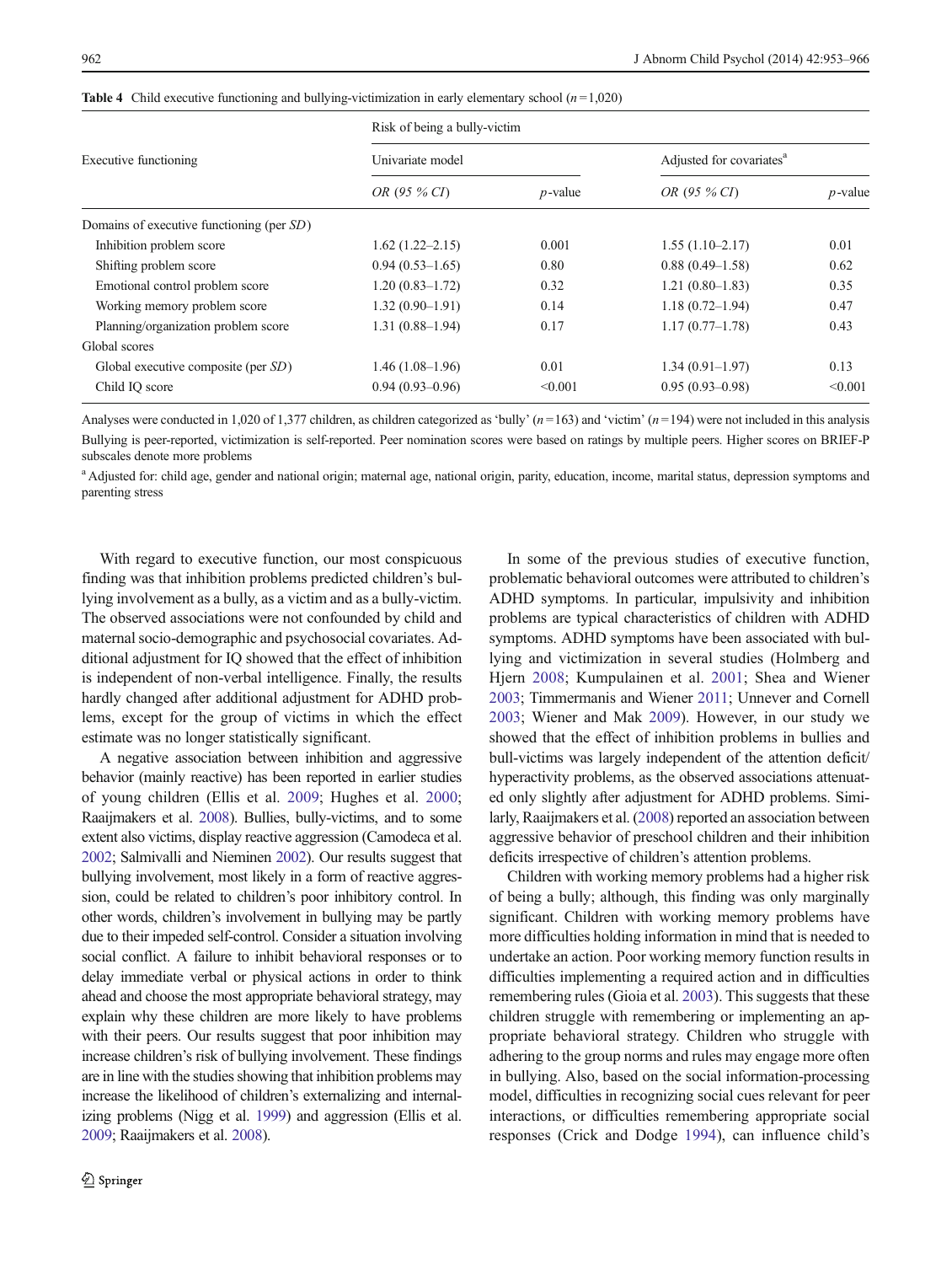behavior during a peer conflict. The observed effect of working memory on bullying is consistent with several earlier research findings. For instance, in a small study of 11– 15 year-olds (Coolidge et al. [2004](#page-11-0)), metacognitive dysfunctions, such as problems with reading, memory and concentration, were found to be correlated with bullying. Furthermore, previous studies in older children (Séguin et al. [1999\)](#page-12-0) and in young adults (Séguin et al. [2004\)](#page-12-0) reported a relation between poor working memory and physical aggression.

In earlier studies (Coolidge et al. [2004](#page-11-0); Ellis et al. [2009](#page-11-0)), child planning ability was related to bullying and to reactive aggression. However, these studies used small samples and examined the association in somewhat older children. Furthermore, the associations in these studies were not adjusted for important confounders, such as maternal educational level. In our study, the association between planning/organization and bullying (continuous analyses, see supplementary Table 1) was confounded by child and maternal covariates. Our hypothesis with regard to the effect of planning/organization on peer aggression could thus not be confirmed. This emphasizes the importance of considering many potential confounders, such as for instance maternal educational level, when studying the association between child executive function and behavioral outcomes.

The finding that emotional control problem score was not associated with bullying involvement was almost counterintuitive. On the other hand, there is little prior evidence for such association in earlier studies of the effects of executive function on aggression. Children with emotional control problems are emotionally explosive, moody and they often demonstrate exaggerated emotional reactions (Gioia et al. [2003](#page-11-0)). However, bullying is not necessarily seen as an emotional outburst; instead it is thought to be an intended and repeated aggression towards peers (Olweus [1993](#page-12-0)). Emotional arousal or anger are not the essential prerequisites of bullying (Salmivalli and Nieminen [2002](#page-12-0)), which could be a possible explanation of why emotional control problems and bullying were not associated.

Our final goal was to examine whether there was an effect of IQ on the risk of bullying involvement. It is well established that intelligence is protective against antisocial behavior and delinquency (Kandel et al. [1988;](#page-12-0) Lynam et al. [1993](#page-12-0); White et al. [1989\)](#page-13-0). Also, previous research in young children showed that IQ is negatively associated with child aggression (Huesmann et al. [1987\)](#page-12-0). Our findings suggest that children with higher non-verbal IQ are less likely to be involved in bullying as victims and as bully-victims. Huesmann et al. [\(1987\)](#page-12-0) suggested that "the lower IQ children do not possess the cognitive skills necessary to learn the more complex nonaggressive social problem-solving skills". Thus a child with weaker intellectual abilities may struggle with conceiving alternative, less aggressive strategies for obtaining his or her goals. It could be that bully-victims persistently use aggressive strategies for their goal achievement and they may struggle with changing their behavior. Furthermore, Huesmann et al. ([1987](#page-12-0)) noted that regardless of the effects of aggressive strategies, the aggressive behavior of a child is likely to persist if this child is not able to learn to construct or to remember an alternative behavioral strategy. Furthermore, it has been suggested that "lower IQ may make success at any endeavor more difficult for the child, resulting in increased frustration, lower self-esteem and stimulated aggression" (Huesmann et al. [1987](#page-12-0)). In this way, lower IQ may undermine children's functioning making them more vulnerable to peer problems. In our study, a negative association was observed between non-verbal IQ and the risk of being a victim. This could mean that children with higher IQ are more skilled in either preventing peer victimization or in effective resolution of peer conflicts.

#### Strengths, Limitations and Methodological Considerations

The aim of our study was to describe the association between child executive functioning and school bullying involvement using a population-based sample and controlling for several possible confounders. A large sample size, the use of parent report of executive functioning in combination with the peer/ self-report of bullying involvement, along with an observational measure of child IQ, are the strengths of this study. Furthermore, we were able to describe the association between child executive functioning and bullying involvement for different bullying involvement roles (i.e., bullies, victims, and bully-victims vs. uninvolved).

Nevertheless, our study has some limitations which could be addressed in future studies. First, experimental and longitudinal data should be used to establish a temporal relation between executive functioning and bullying involvement. Executive function was assessed at the age of 4 years, when children are under a close supervision of an adult for most of the time, and at this age they are less likely to be involved in bullying. However, although children do not attend school at this age, the possibility of child's involvement in bullying prior to the school entry cannot be ruled out. Future studies could address this by examining repeated measures of executive function and bullying. Second, the non-response analyses suggested some selection effects in the sample of the Generation R participants. This may have influenced the generalizability of our findings.

Two methodological considerations should be noted. First, we used a peer-nomination method to collect information about children's bullying involvement. In our study victimization scores were calculated based on the number of the nominations children gave to their classmates when nominating their offenders. This is different from the questionnaire methods and from the methods requiring children nominate the victims in their class. We asked children to report about their own experience of victimization and to nominate their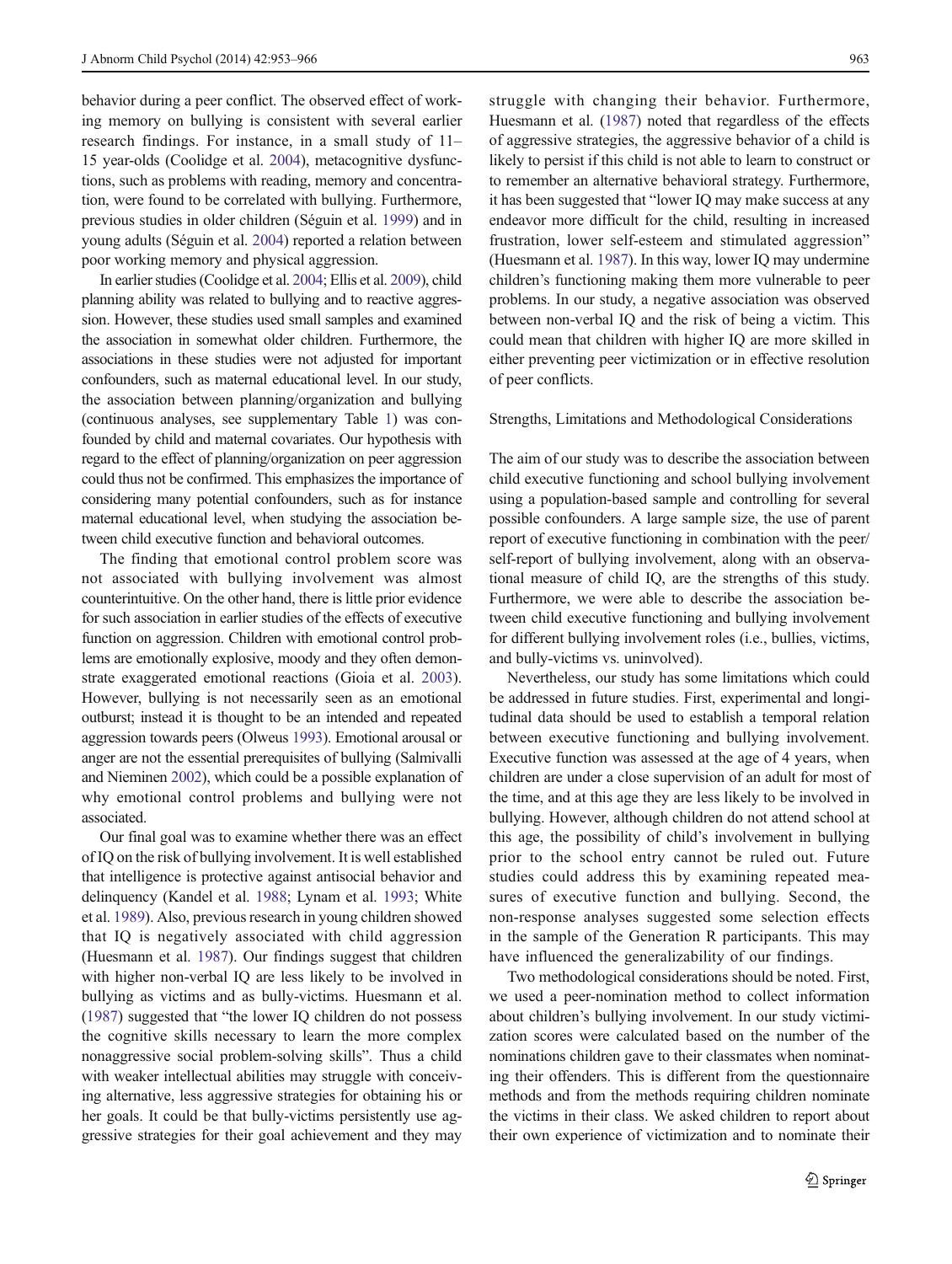aggressors. It was shown that at young age, self-reports of victimization are more accurate than the reports of peers about victimization of other children; whereas peer reports of aggression are more consistent than the self-reports of aggression (Österman et al. [1994](#page-12-0)). Based on the percentile cut-off used in previous studies, we categorized the bullying and victimization scores in order to define the groups of bullies, victims and bully-victims. However, this categorization is relative as children who are defined as "uninvolved" differ from those who are categorized as bullies, victims or bullyvictims mainly in the severity of bullying or victimization.

Second, in our study we measured executive function using a behavioral rating scale. As discussed by Toplak et al. [\(2013\)](#page-13-0), performance-based and rating measures of executive function assess different cognitive and behavioral aspects. The performance-based assessments measure children's efficiency of cognitive abilities, while the rating assessments, such as the BRIEF-P, measure a child's ability to pursuit and achieve a goal. Goal pursuing is an important aspect in the context of our study and thus we deemed this measure of executive function suitable for our study.

In sum, we examined an association between child executive functioning and the risk of bullying involvement in early elementary school using a population-based sample. Our results showed that children who have inhibition problems are more likely to be bullies, victims and bully-victims in the first grades of elementary school. Also, working memory problems appear to be associated with the risk of being a bully. Finally, children with higher non-verbal IQ are less likely to be victims and bully-victims. These findings suggest that peer interactions may be to some extent influenced by children's executive function and non-verbal intelligence. Future studies should examine whether addressing executive function skills can improve the quality of peer interactions.

Acknowledgments The Generation R Study is conducted by the Erasmus Medical Center Rotterdam in close collaboration with the Faculty of Social Sciences of the Erasmus University Rotterdam, the Municipal Health Service Rotterdam Area, the Rotterdam Homecare Foundation and the Stichting Trombosedienst & Artsenlaboratorium Rijnmond (STAR), Rotterdam, the Netherlands. We greatly acknowledge the contribution of participating children and their parents, schools, general practitioners, hospitals, midwives and pharmacies in Rotterdam area.

Generation R Study is made possible by financial support from the Erasmus Medical Center Rotterdam, and the Netherlands Organization for Health Research and Development (Zon Mw Geestkracht 10.000.1003). The present study was supported by additional grants from the Netherlands Organization for Scientific Research grant 017.106.370 (NWO ZonMW VIDI) to HT, and from the Sophia Foundation for Medical Research SSWO to PWJ (grant 602). The work of MV was supported by a grant from the Netherlands Organization for Health Research and Development (ZonMW "Geestkracht" program 100001003).

Financial Disclosure Dr. Frank C. Verhulst is the contributing editor of the Achenbach System of Empirically Based Assessment, from which he receives remuneration. For the other authors, no competing financial interest exists.

# <span id="page-11-0"></span>964 J Abnorm Child Psychol (2014) 42:953–966

# References

- Achenbach, T. M., & Rescorla, L. (Eds.). (2000). Manual for ASEBA preschool forms & profiles. Burlington: University of Vermont, Research Centre for Children, Youth and Families.
- Arseneault, L., Walsh, E., Trzesniewski, K., Newcombe, R., Caspi, A., & Moffitt, T. E. (2006). Bullying victimization uniquely contributes to adjustment problems in young children: a nationally representative cohort study. Pediatrics, 118, 130–138. doi[:10.1542/peds.2005-2388](http://dx.doi.org/10.1542/peds.2005-2388).
- Arseneault, L., Bowes, L., & Shakoor, S. (2010). Bullying victimization in youths and mental health problems: 'much ado about nothing'? Psychological Medicine, 40, 717-729. doi:[10.1017/](http://dx.doi.org/10.1017/S0033291709991383) [S0033291709991383.](http://dx.doi.org/10.1017/S0033291709991383)
- Camodeca, M., & Goossens, F. A. (2005). Aggression, social cognitions, anger and sadness in bullies and victims. Journal of Child Psychology and Psychiatry, 46, 186–197. doi:[10.1111/j.1469-](http://dx.doi.org/10.1111/j.1469-7610.2004.00347.x) [7610.2004.00347.x](http://dx.doi.org/10.1111/j.1469-7610.2004.00347.x).
- Camodeca, M., Goossens, F. A., Terwogt, M. M., & Schuengel, C. (2002). Bullying and victimization among school-age children: stability and links to proactive and reactive aggression. Social Development, 11, 332–345. doi[:10.1111/1467-9507.00203.](http://dx.doi.org/10.1111/1467-9507.00203)
- Carlson, S. M., Moses, L. J., & Breton, C. (2002). How specific is the relation between executive function and theory of mind? Contributions of inhibitory control and working memory. Infant and Child Development, 11, 73–92. doi[:10.1002/icd.298.](http://dx.doi.org/10.1002/icd.298)
- Coolidge, F. L., DenBoer, J. W., & Segal, D. L. (2004). Personality and neuropsychological correlates of bullying behavior. Personality and Individual Differences, 36, 1559–1569. doi[:10.](http://dx.doi.org/10.1016/j.paid.2003.06.005) [1016/j.paid.2003.06.005](http://dx.doi.org/10.1016/j.paid.2003.06.005).
- Crick, N. R., & Dodge, K. A. (1994). A review and reformulation of social information-processing mechanisms in children social adjustment. Psychological Bulletin, 115, 74–101. doi[:10.1037/0033-2909.115.1.74](http://dx.doi.org/10.1037/0033-2909.115.1.74).
- De Brock, A. J. L. L., Vermulst, A. A., Gerris, J. R. M., & Abidin, R. R. (1992). Nijmeegse Ouderlijke Stress Index (NOSI)—manual. Lissie: Swets en Zeitlinger.
- Demaray, M. K., & Malecki, C. K. (2003). Perceptions of the frequency and importance of social support by students classified as victims, bullies, and bully/victims in an urban middle school. School Psychology Review, 32, 471–489.
- Derogatis, L. (1993). Brief symptom Inventory (BSI): Administration, scoring and procedures (Third ed.). Minneapolis, MN, USA.
- Dietz, K. R., Lavigne, J. V., Arend, R., & Rosenbaum, D. (1997). Relation between intelligence and psychopathology among preschoolers. Journal of Clinical Child Psychology, 26, 99–107. doi: [10.1207/s15374424jccp2601\\_10.](http://dx.doi.org/10.1207/s15374424jccp2601_10)
- Dodge, K. A., & Coie, J. D. (1987). Social-information-processing factors in reactive and proactive aggression in children's peer groups. Journal of Personality and Social Psychology, 53, 1146–1158. doi: [10.1037//0022-3514.53.6.1146.](http://dx.doi.org/10.1037//0022-3514.53.6.1146)
- Ellis, M., Weiss, B., & Lochman, J. (2009). Executive functions in children: associations with aggressive behavior and appraisal processing. Journal of Abnormal Child Psychology, 37, 945–956. doi: [10.1007/s10802-009-9321-5.](http://dx.doi.org/10.1007/s10802-009-9321-5)
- Fergusson, D., & Horwood, L. J. (1995). Early disruptive behavior, IQ, and later school achievement and delinquent behavior. Journal of Abnormal Child Psychology, 23 , 183–199. doi:[10.1007/](http://dx.doi.org/10.1007/bf01447088) [bf01447088.](http://dx.doi.org/10.1007/bf01447088)
- Fisher, H. L., Moffitt, T. E., Houts, R. M., Belsky, D. W., Arseneault, L., & Caspi, A. (2012). Bullying victimisation and risk of self harm in early adolescence: longitudinal cohort study. BMJ, 344(e2683), 1–9. doi[:10.1136/bmj.e2683](http://dx.doi.org/10.1136/bmj.e2683).
- Gioia, G. A., Espy, K. A., & Isquith, P. K. (2003). Behavior Rating Inventory of Executive Function Preschool Version (BRIEF-P), professional manual. Lutz: Psychological Assessment Resources, Inc. (PAR).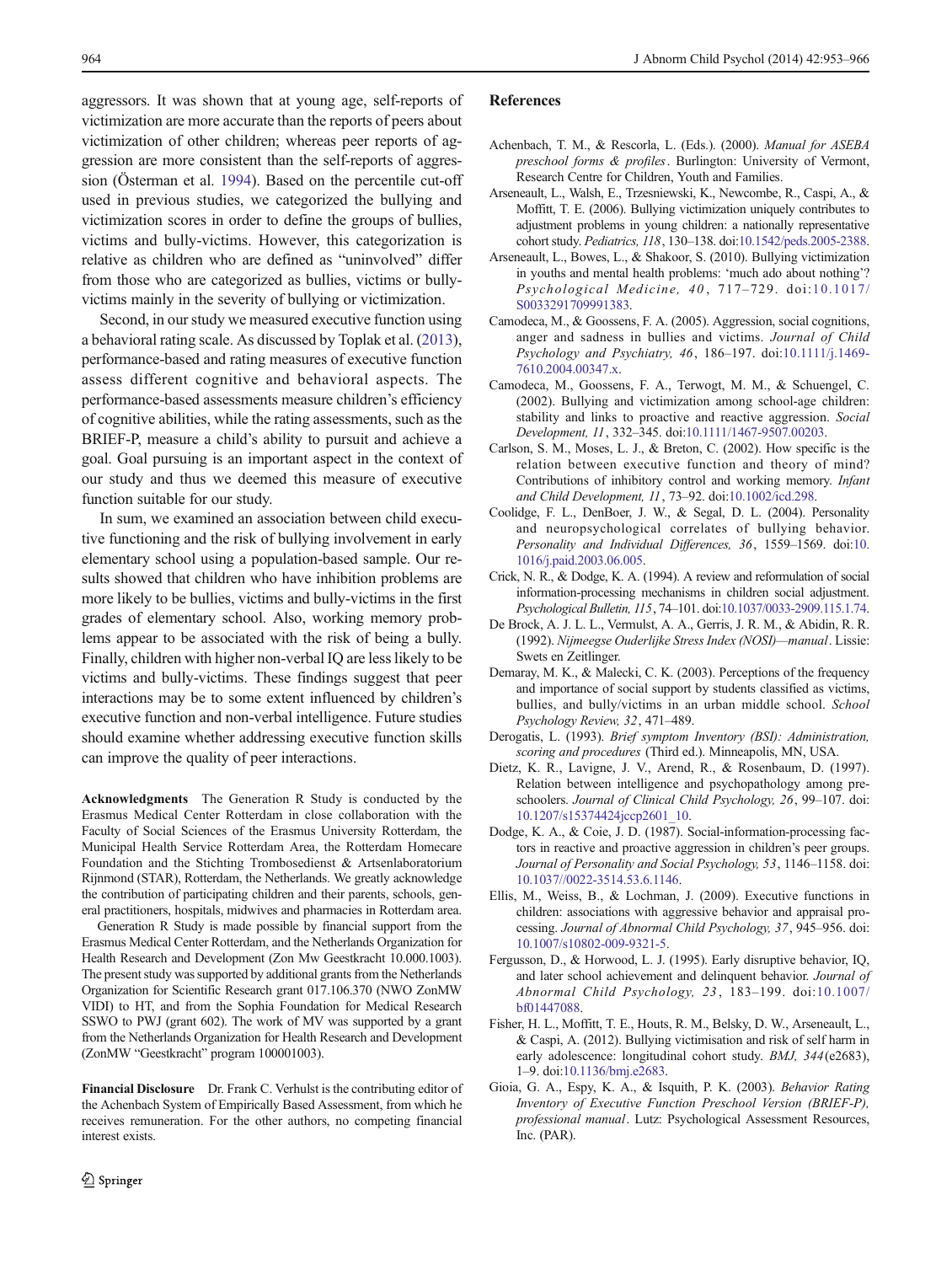- <span id="page-12-0"></span>Hirschi, T., & Hindelang, M. J. (1977). Intelligence and delinquency: a revisionist review. American Sociological Review, 42, 571–587.
- Holmberg, K., & Hjern, A. (2008). Bullying and attention deficit hyperactivity disorder in 10-year-olds in a Swedish community. Developmental Medicine and Child Neurology, 50, 134–138. doi: [10.1111/j.1469-8749.2007.02019.x.](http://dx.doi.org/10.1111/j.1469-8749.2007.02019.x)
- Huesmann, L. R., & Eron, L. D. (1984). Cognitive-processes and the persistence of aggressive-behavior. Aggressive Behavior, 10, 158–159.
- Huesmann, L. R., Eron, L. D., & Yarmel, P. W. (1987). Intellectualfunctioning and aggression. Journal of Personality and Social Psychology, 52, 232–240. doi[:10.1037//0022-3514.52.1.232.](http://dx.doi.org/10.1037//0022-3514.52.1.232)
- Hughes, C., White, A., Sharpen, J., & Dunn, J. (2000). Antisocial, angry, and unsympathetic: "Hard-to-manage" preschoolers' peer problems and possible cognitive influences. Journal of Child Psychology and Psychiatry, 41, 169–179. doi[:10.1017/s0021963099005193](http://dx.doi.org/10.1017/s0021963099005193).
- Isquith, P. K., Gioia, G. A., & Espy, K. A. (2004). Executive function in preschool children: examination through everyday behavior. Developmental Neuropsychology, 26, 403–422. doi:[10.1207/](http://dx.doi.org/10.1207/s15326942dn2601_3) [s15326942dn2601\\_3](http://dx.doi.org/10.1207/s15326942dn2601_3).
- Jaddoe, V. W., van Duijn, C. M., Franco, O. H., van der Heijden, A. J., van Iizendoorn, M. H., de Jongste, J. C., et al. (2012). The generation R study: design and cohort update 2012. European Journal of Epidemiology. doi:[10.1007/s10654-012-9735-1.](http://dx.doi.org/10.1007/s10654-012-9735-1)
- Jansen, P., Verlinden, M., Dommisse-van Berkel, A., Mieloo, C., van der Ende, J., Veenstra, R., et al. (2012). Prevalence of bullying and victimization among children in early elementary school: do family and school neighbourhood socioeconomic status matter? BMC Public Health, 12, 494.
- Kandel, E., Mednick, S. A., Kirkegaard-Sorensen, L., Hutchings, B., Knop, J., Rosenberg, R., et al. (1988). IQ as a protective factor for subjects at high risk for antisocial behavior. Journal of Consulting and Clinical Psychology, 56, 224–226. doi:[10.1037/0022-006x.56.2.224.](http://dx.doi.org/10.1037/0022-006x.56.2.224)
- Kim, Y., Leventhal, B. L., Koh, Y., Hubbard, A., & Boyce, W. (2006). School bullying and youth violence: causes or consequences of psychopathologic behavior? Archives of General Psychiatry, 63, 1035–1041. doi[:10.1001/archpsyc.63.9.1035](http://dx.doi.org/10.1001/archpsyc.63.9.1035).
- Kumpulainen, K., Räsänen, E., & Henttonen, I. (1999). Children involved in bullying: psychological disturbance and the persistence of the involvement. Child Abuse & Neglect, 23, 1253–1262. doi:[10.](http://dx.doi.org/10.1016/S0145-2134(99)00098-8) [1016/S0145-2134\(99\)00098-8.](http://dx.doi.org/10.1016/S0145-2134(99)00098-8)
- Kumpulainen, K., Rasanen, E., & Puura, K. (2001). Psychiatric disorders and the use of mental health services among children involved in bullying. Aggressive Behavior, 27, 102–110. doi:[10.1002/ab.3.](http://dx.doi.org/10.1002/ab.3)
- Lynam, D., Moffitt, T., & Stouthamer-Loeber, M. (1993). Explaining the relation between IQ and delinquency: class, race, test motivation, school failure, or self-control? Journal of Abnormal Psychology, 102, 187–196. doi[:10.1037/0021-843x.102.2.187](http://dx.doi.org/10.1037/0021-843x.102.2.187).
- Moffitt, T. E., Gabrielli, W. F., Mednick, S. A. S., & Schulsinger, F. (1981). Socioeconomic status, IQ, and delinquency. Journal of Abnormal Psychology, 90, 152–156.
- Monks, C. P., Smith, P. K., & Swettenham, J. (2005). Psychological correlates of peer victimisation in preschool: social cognitive skills, executive function and attachment profiles. Aggressive Behavior, 31, 571–588. doi[:10.1002/ab.20099.](http://dx.doi.org/10.1002/ab.20099)
- Nigg, J. T., Quamma, J. P., Greenberg, M. T., & Kusche, C. A. (1999). A 2-year longitudinal study of neuropsychological and cognitive performance in relation to behavioral problems and competencies in elementary school children. Journal of Abnormal Child Psychology, 27, 51–63. doi[:10.1023/a:1022614407893.](http://dx.doi.org/10.1023/a:1022614407893)
- Olweus, D. (1993). Bullying at school: What we know and what we can do. Cambridge: Blackwell.
- Österman, K., Björkqvist, K., Lagerspetz, K. M. J., Kaukiainen, A., Huesmann, L. R., & Fra czek, A. (1994). Peer and self-estimated aggression and victimization in 8-year-old children from five ethnic groups. Aggressive Behavior, 20, 411–428. doi:[10.1002/1098-](http://dx.doi.org/10.1002/1098-2337(1994)20:6%3C411::aid-ab2480200602%3E3.0.co;2-4) [2337\(1994\)20:6<411::aid-ab2480200602>3.0.co;2-4.](http://dx.doi.org/10.1002/1098-2337(1994)20:6%3C411::aid-ab2480200602%3E3.0.co;2-4)
- Pennington, B. F., & Ozonoff, S. (1996). Executive functions and developmental psychopathology. Journal of Child Psychology and Psychiatry, 37, 51–87. doi:[10.1111/j.1469-7610.1996.tb01380.x.](http://dx.doi.org/10.1111/j.1469-7610.1996.tb01380.x)
- Price, J. M., & Dodge, K. A. (1989). Reactive and proactive aggression in childhood: relations to peer status and social context dimensions. Journal of Abnormal Child Psychology, 17, 455–471. doi[:10.1007/](http://dx.doi.org/10.1007/bf00915038) [bf00915038.](http://dx.doi.org/10.1007/bf00915038)
- Raaijmakers, M. A. J., Smidts, D. P., Sergeant, J. A., Maassen, G. H., Posthumus, J. A., van Engeland, H., et al. (2008). Executive functions in preschool children with aggressive behavior: impairments in inhibitory control. Journal of Abnormal Child Psychology, 36, 1097–1107. doi[:10.1007/s10802-008-9235-7.](http://dx.doi.org/10.1007/s10802-008-9235-7)
- Rubin, K. H., Bukowski, W. M., & Laursen, B. P. (Eds.). (2009). Handbook of peer interactions, relationships, and groups. New York: Guilford.
- Rutter, M., Bishop, D., Pine, D., Scott, S., Stevenson, J., Taylor, E., et al. (Eds.). (2008). Rutter's child and adolescent psychiatry (5th ed.). Oxford: Blackwell.
- Salmivalli, C., & Nieminen, E. (2002). Proactive and reactive aggression among school bullies, victims, and bully-victims. Aggressive Behavior, 28, 30–44. doi:[10.1002/ab.90004.](http://dx.doi.org/10.1002/ab.90004)
- Salmivalli, C., & Peets, K. (2009). Bullies, victims, and bully-victim relationships in middle childhood and early adolescence. In K. H. Rubin, W. M. Bukowski, & B. Laursen (Eds.), Handbook of peer interactions, relationships and groups (pp. 322–335). USA: Guilford Press.
- Salmivalli, C., Lagerspetz, K., Björkqvist, K., Osterman, K., & Kaukiainen, A. (1996). Bullying as a group process: participant roles and their relations to social status within the group. Aggressive Behavior, 22 , 1–15. doi:[10.1002/\(sici\)1098-2337\(1996\)](http://dx.doi.org/10.1002/(sici)1098-2337(1996)22:1%3C1::aid-ab1%3E3.0.co;2-t) [22:1<1::aid-ab1>3.0.co;2-t.](http://dx.doi.org/10.1002/(sici)1098-2337(1996)22:1%3C1::aid-ab1%3E3.0.co;2-t)
- Schreier, A., Wolke, D., Thomas, K., Horwood, J., Hollis, C., Gunnell, D., et al. (2009). Prospective study of peer victimization in childhood and psychotic symptoms in a nonclinical population at age 12 years. Archives of General Psychiatry, 66, 527–536. doi:[10.](http://dx.doi.org/10.1001/archgenpsychiatry.2009.23) [1001/archgenpsychiatry.2009.23.](http://dx.doi.org/10.1001/archgenpsychiatry.2009.23)
- Schwartz, D. (2000). Subtypes of victims and aggressors in children's peer groups. Journal of Abnormal Child Psychology, 28, 181–192. doi:[10.1023/a:1005174831561](http://dx.doi.org/10.1023/a:1005174831561).
- Schwartz, D., Dodge, K. A., Coie, J. D., Hubbard, J. A., Cillessen, A. H., Lemerise, E. A., et al. (1998). Social-cognitive and behavioral correlates of aggression and victimization in boys' play groups. Journal of Abnormal Child Psychology, 26, 431–440.
- Séguin, J. R., & Zelazo, P. D. (2005). Executive function in early physical aggression. In R. E. Tremblay, W. W. Hartup, & J. Archer (Eds.), Developmental origins of aggression (pp. 307–329). New York: Guilford.
- Séguin, J. R., Pihl, R. O., Harden, P. W., Tremblay, R. E., & Boulerice, B. (1995). Cognitive and neuropsychological characteristics of physically aggressive boys. Journal of Abnormal Psychology, 104, 614– 624. doi[:10.1037//0021-843x.104.4.614](http://dx.doi.org/10.1037//0021-843x.104.4.614).
- Séguin, J. R., Boulerice, B., Harden, P. W., Tremblay, R. E., & Pihl, R. O. (1999). Executive functions and physical aggression after controlling for attention deficit hyperactivity disorder, general memory, and IQ. Journal of Child Psychology and Psychiatry, 40, 1197–1208.
- Séguin, J. R., Nagin, D., Assaad, J.-M., & Tremblay, R. E. (2004). Cognitive-neuropsychological function in chronic physical aggression and hyperactivity. Journal of Abnormal Psychology, 113, 603– 613. doi[:10.1037/0021-843x.113.4.603.](http://dx.doi.org/10.1037/0021-843x.113.4.603)
- Shea, B., & Wiener, J. (2003). Social exile: the cycle of peer victmization for boys with ADHD. Canadian Journal of School Psychology, 18, 55–90. doi:[10.1177/082957350301800104.](http://dx.doi.org/10.1177/082957350301800104)
- Sherman, E. M. S., & Brooks, B. L. (2010). Behavior Rating Inventory of Executive Function—Preschool Version (BRIEF-P): test review and clinical guidelines for use. Child Neuropsychology, 16, 503–519.
- Statistics Netherlands. (2004a). Allochtonen in Nederland 2004. Voorbrug/Heerlen.